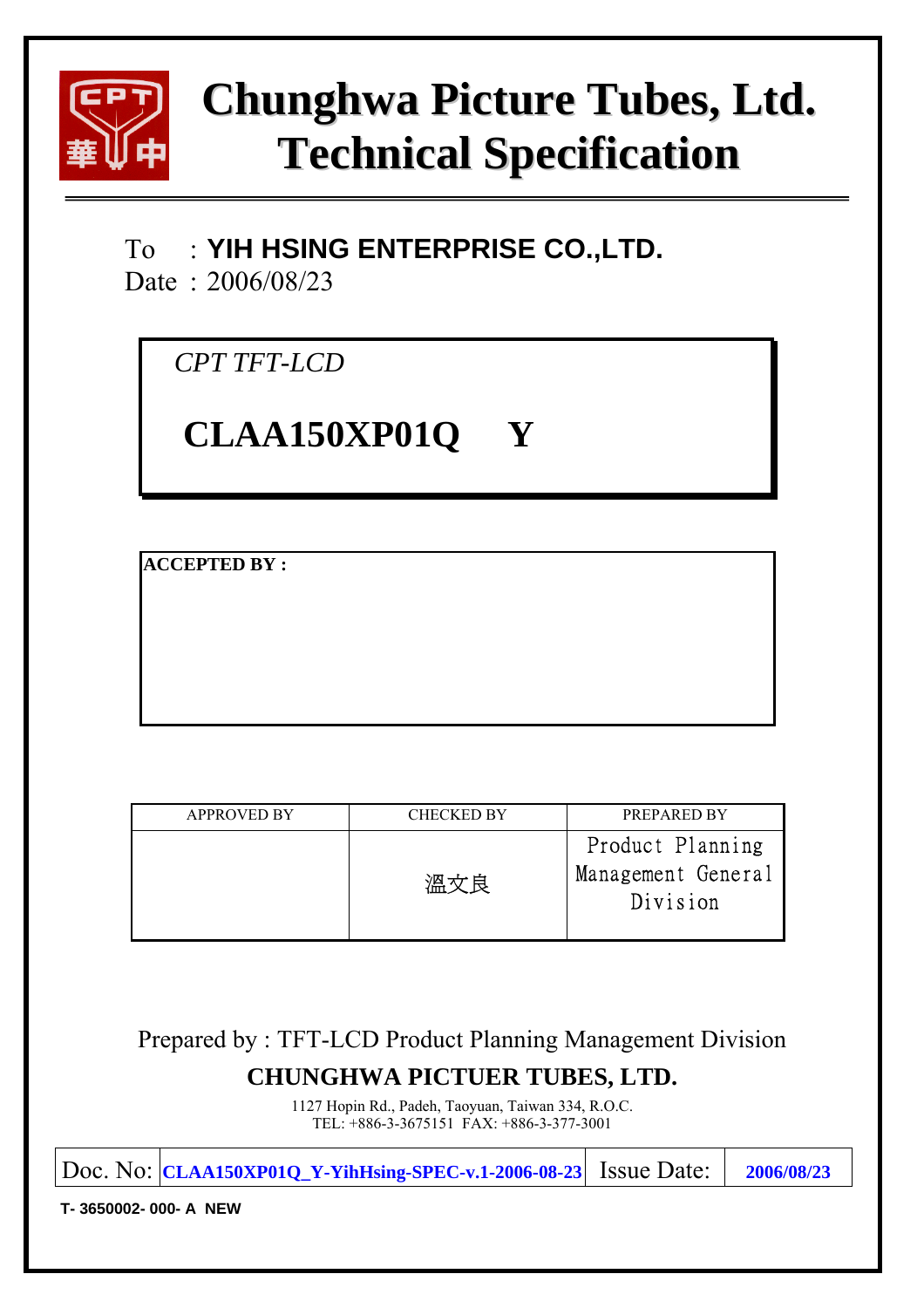| <b>Revision No.</b> | <b>Date</b> | Page   | <b>Description</b> |
|---------------------|-------------|--------|--------------------|
| Tentative v.1       | 2006-07-06  | $\sim$ | First issued.      |
| Final v.1           | 2006-08-22  |        | Final              |
|                     |             |        |                    |
|                     |             |        |                    |
|                     |             |        |                    |
|                     |             |        |                    |
|                     |             |        |                    |
|                     |             |        |                    |
|                     |             |        |                    |
|                     |             |        |                    |
|                     |             |        |                    |
|                     |             |        |                    |
|                     |             |        |                    |
|                     |             |        |                    |
|                     |             |        |                    |

## **RECORD OF REVISIONS**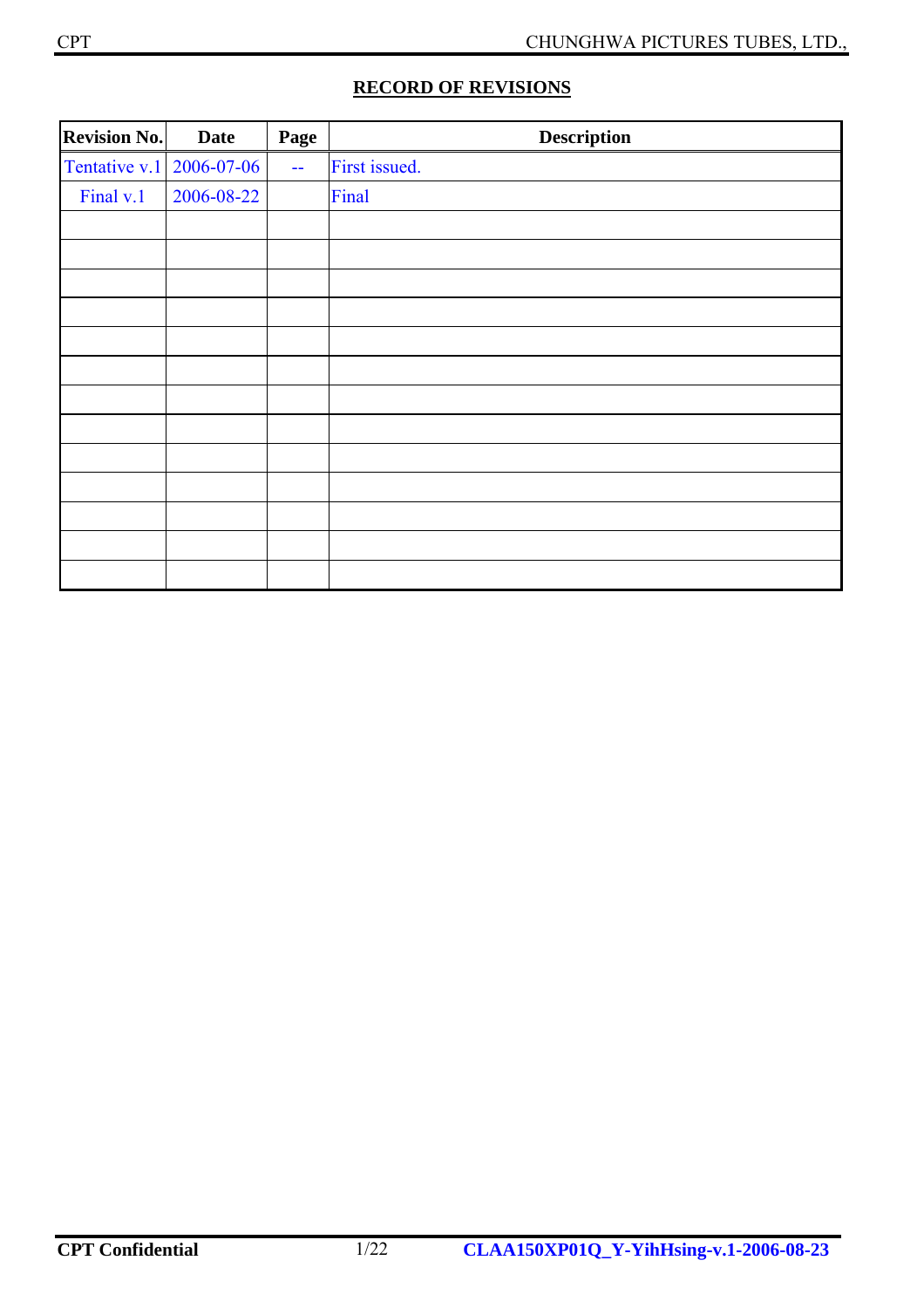| $\bf No$                | <b>Item</b>                                    | Page                    |
|-------------------------|------------------------------------------------|-------------------------|
| $\mathbf 1$             | <b>OVERVIEW</b>                                | $\overline{\mathbf{3}}$ |
| $\mathbf{2}$            | <b>ABSOLUTE MAXIMUM RATINGS</b>                | 4                       |
| 3                       | <b>ELECTRICAL CHARACTERISTICS</b>              | 5                       |
| $\overline{\mathbf{4}}$ | <b>INTERFACE PIN CONNECTION</b>                | $\boldsymbol{9}$        |
| 5                       | <b>INTERFACE TIMING</b>                        | 10                      |
| 6                       | <b>BLOCK DIAGRAM</b>                           | 13                      |
| 7                       | <b>MECHANICAL SPECIFICATION</b>                | 14                      |
| 8                       | <b>OPTICAL CHARACTERISTICS</b>                 | 16                      |
| 9                       | <b>RELIABILITY TEST CONDITIONS</b>             | 19                      |
| 10                      | <b>HANDLING PRECAUTIONS FOR TFT-LCD MODULE</b> | 21                      |
| 11                      | <b>PACKING FORM</b>                            | 22                      |
| 12                      | <b>SAFETY</b>                                  | 22                      |
|                         |                                                |                         |
|                         |                                                |                         |
|                         |                                                |                         |

## **CONTENTS**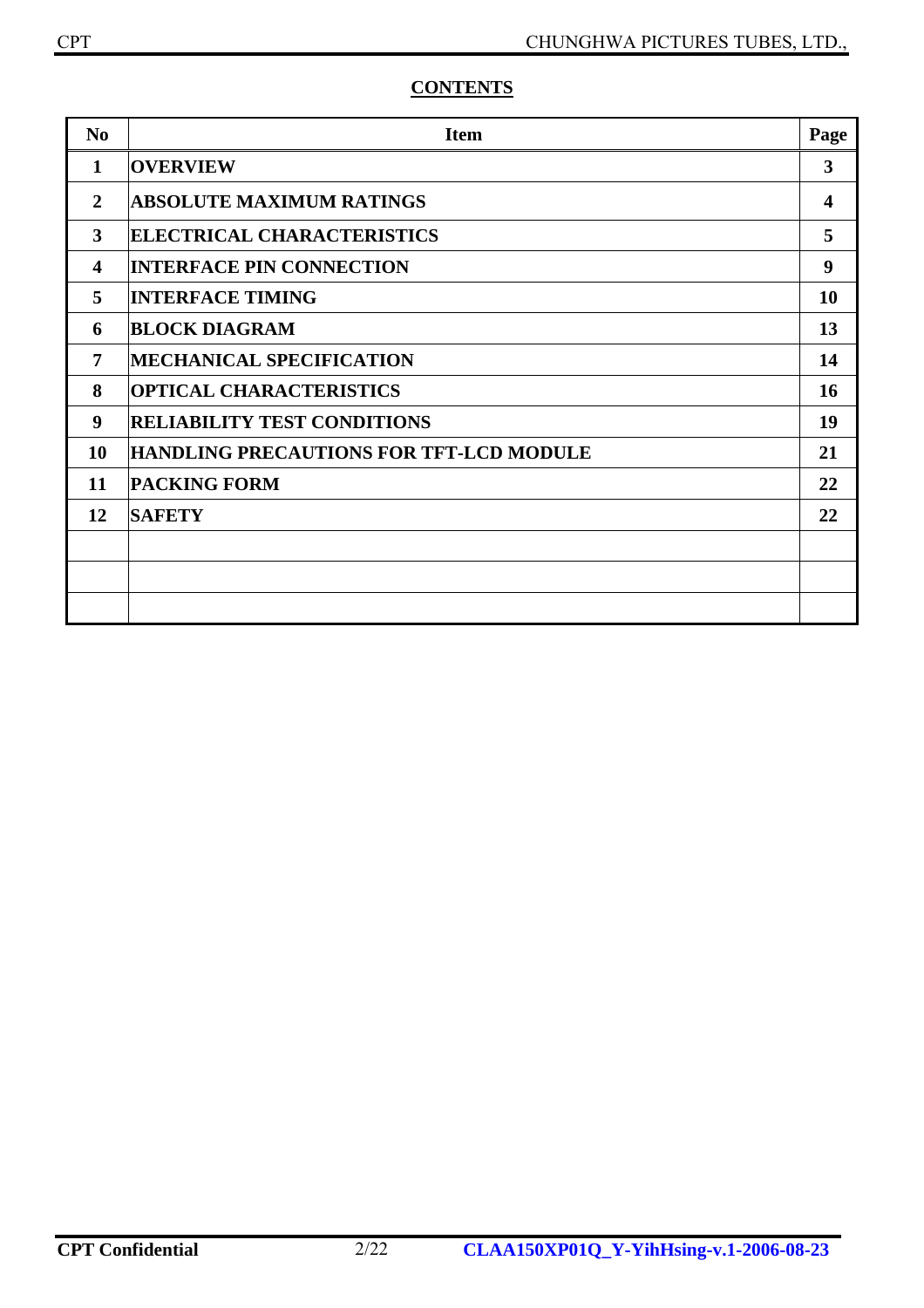#### **1. OVERVIEW**

**CLAA150XP01Q** is 15"(38.1cm) color TFT-LCD (Thin Film Transistor Liquid Crystal Display) module composed of LCD panel, LVDS driver ICs, control circuit and backlight(CCFL, 2 tubes). By applying 8 bit digital data, 1024×768, drived by 3.3 voltages, 16.2M-color images are displayed on the 15" diagonal screen. The module structure is fixed by iron frame, without the inverter for the backlight. Interface of data and control signals is typ.General specification are summarized in the following table:

| <b>ITEM</b>                    | <b>SPECIFICATION</b>                                         |
|--------------------------------|--------------------------------------------------------------|
| Display Area (mm)              | 304.1(H)x228.1(V) (15.0-inch diagonal)                       |
| Number of Pixels               | $1024\times3$ (H) $\times 768$ (V)                           |
| Pixel Pitch (mm)               | $0.297(H) \times 0.297(V)$                                   |
| <b>Color Pixel Arrangement</b> | RGB vertical stripe                                          |
| Display Mode                   | Normally White, TN                                           |
| Number of Colors               | 16.2M (6bits+FRC)                                            |
| <b>Optimum Viewing Angle</b>   | 6 o'clock                                                    |
| Brightness ( $cd/m2$ )         | $250 \text{cd/m}^2$ (Typ.)(center, 8.0mA)                    |
| Viewing Angle                  | 70/-70/65/-60 (Typ.)                                         |
| Response time                  | 8 <sub>ms</sub>                                              |
| Surface Treatment, Haze        | Anti-glare                                                   |
| <b>Color Saturation</b>        | 65%                                                          |
| Module Size (mm)               | $326.5(W) \times 253.5(H) \times 11.0(D)$ (Typ.)             |
| Power consumption              | $11.7$ Watt (Typ)                                            |
| Module Weight (g)              | 1070 (Typ.)                                                  |
| <b>Backlight Unit</b>          | CCFL, 2 tubes (top $\times$ 1/bottom $\times$ 1), Edge light |

The LCD Products listed on this document are not suitable for use of aerospace equipment, submarine cables, and nuclear reactor control system and life support systems. If customers intend to use these LCD products for above application or not listed in "Standard" as follows, please contact our sales in advance.

Standard: Computer, Office equipment, Communication equipment, Test and Measurement equipment, Machine tool, Industrial robot, Audio and Visual equipment, Other consumer products.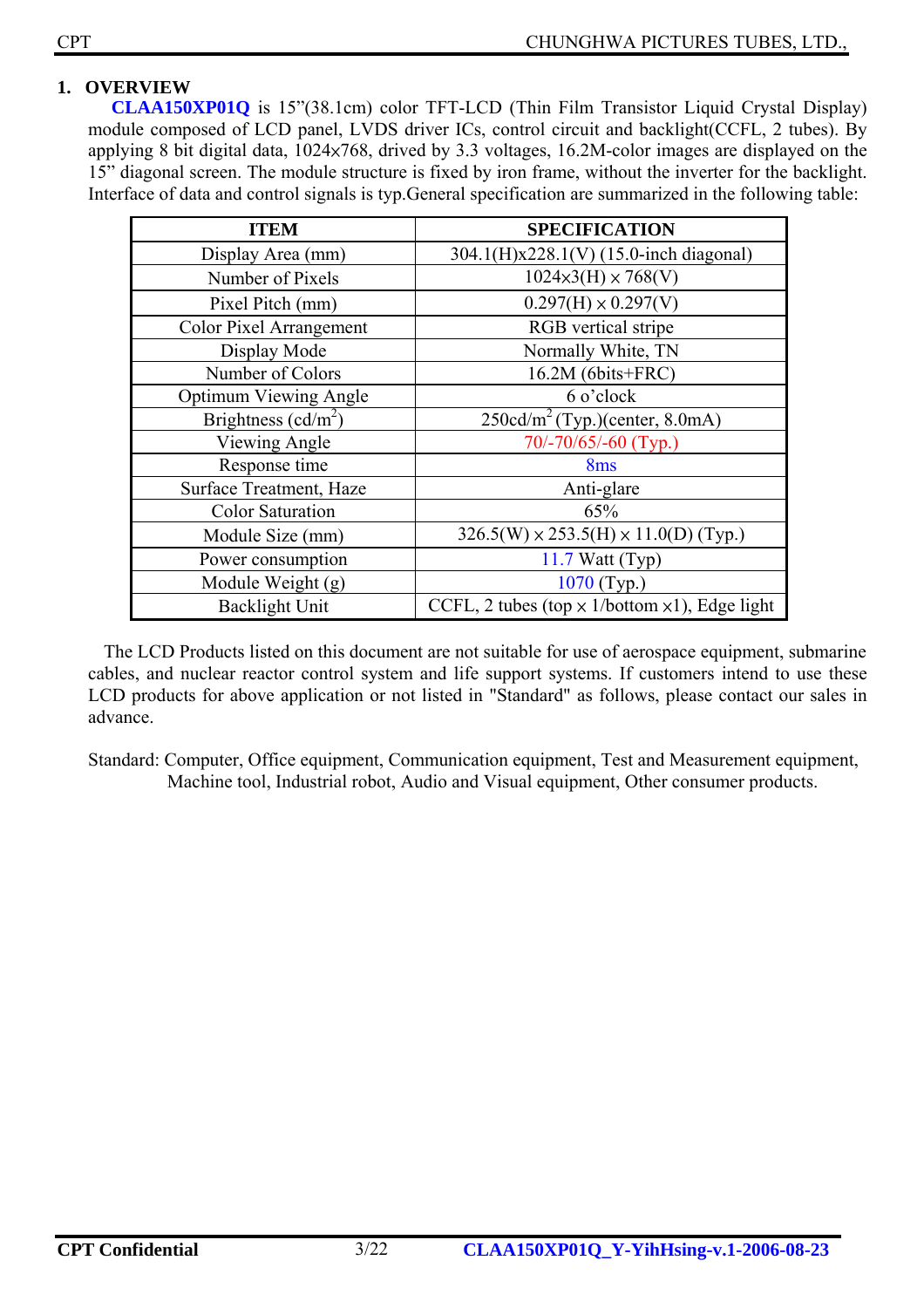## **2. ABSOLUTE MAXIMUM RATINGS**

The following are max. values which, if exceeded, may cause faulty operation or damage to the unit.

| <b>ITEM</b>                                | <b>SYMBOL</b>          | MIN.     | MAX. | <b>UNIT</b> | <b>Remark</b>        |
|--------------------------------------------|------------------------|----------|------|-------------|----------------------|
| Power Supply Voltage For LCD               | <b>VCC</b>             | $- -$    | 4.0  |             | $- -$                |
| <b>IDDD Rush Current</b>                   | <b>IRUSHd</b>          | $- -$    | 4.0  | A           | *1                   |
| Lamp Voltage                               | VL                     | 531      | 786  | <b>Vrms</b> | $*2)$                |
| Lamp Current                               | IL                     |          | 8.5  | mArms       | $*2)$                |
| Lamp Frequency                             | FL                     | 40       | 80   | kHz         | $*2)*3$              |
| <b>Operation Temperature (Surrounding)</b> | Top                    | $\theta$ | 50   | $\sim$      | $*4$ , 5), 6), 7) 9) |
| <b>Storage Temperature</b>                 | <b>Tstg</b>            | $-20$    | 60   | $^{\circ}C$ | $*4$ ). 5). 6) 9)    |
| <b>Delayed Discharge Time</b>              | $\overline{\text{TD}}$ |          |      | sec         | $*8)$                |

\*1) Inrush Measurement Condition

The rising time of VCC is 550 µsec (measured conditions are described below).



- \*2) These are properties of single lamp(without backlight).
	- a. Lamp life-time relate to the lamp current, please operate following statement Back light system at page 7.
	- b. When lamp current over the definition of absolute max. value , life-time of the product will decay rapidly or operate unusual.
- \*3) The frequency range will not affect to lamp life and reliability characteristics.
	- a. Electrical and optical characteristics will display well at 40~60 kHz frequency.
	- b. It would not damage the lifetime and reliability of the panel at 40~80 kHz frequency.
- \*4) The relative temperature and humidity range are as below sketch, 90%RHMax. (Ta $\leq 40^{\circ}$ C)
- \*5) The maximum wet bulb temperature  $\leq$  39°C (Ta  $>$  40°C) and without dewing.
- \*6) If you use the product in a environment which over the definition of temperature and humidity, it will concern for visual quality.
- \*7) If you operated the product in normal temperature range, the center surface of panel should be under  $60^{\circ}$ .
- \*8) Delay lighting testing needs the volt above start voltage Vrms. Before the procedure tube needs typical lighting for 1 min. and stay in the temperature  $25±2$  °C for 24 hours and then testing in the same condition in dark room.

\*9)Humidity  $\leq$  85%RH without condensation. Relative Humidity  $\leq$  90% (Ta $\leq$  40°C)

Wet Bulb Temperature  $\leq 39^{\circ}$  (Ta $\geq 40^{\circ}$ C)



**CPT Confidential** 4/22 **CLAA150XP01Q\_Y-YihHsing-v.1-2006-08-23**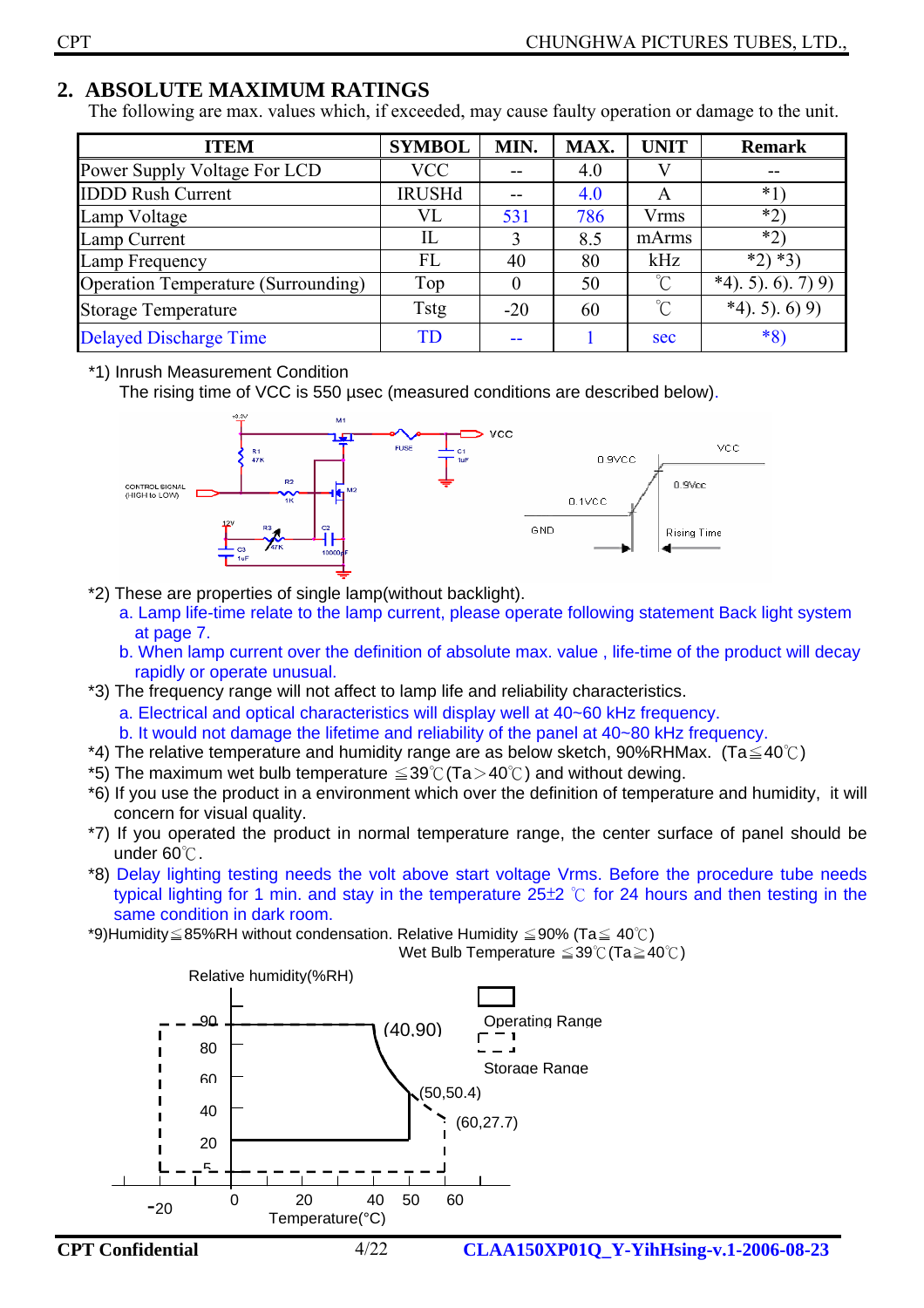## **3. ELECTRICAL CHARACTERISTICS**

| TFT-LCD                             |               |            |            |            |             | $Ta=25^{\circ}$ |
|-------------------------------------|---------------|------------|------------|------------|-------------|-----------------|
| <b>ITEM</b>                         | <b>SYMBOL</b> | <b>MIN</b> | <b>TYP</b> | <b>MAX</b> | <b>UNIT</b> | <b>REMARK</b>   |
| Power Supply Voltage for LCD        | <b>VCC</b>    | 30         | 33         | 36         |             | $*1$            |
| Power Supply Current for LCD        | <b>ICC</b>    |            | 450        | 600        | mA          | $*2)$           |
| Permissive Ripple Voltage for Logic | VRPd          |            | $-$        | 100        | $mVp-p$     | $Vin=+3.3V$     |
| Differential Resistance             | Zm            | 70         | 100        | 110        | Ω           | $*3)$           |

#### [Note]

\*1)Power、data sequence

 $0.5 \text{ ms} \leq t1 \leq 10 \text{ ms}$   $500 \text{ ms} \leq t4$  $0 \text{ ms} \leq t2 \leq 50 \text{ ms}$   $200 \text{ ms} \leq t5$  $0 \text{ ms} < t$ 3 $\leq$ 50 ms 200 ms $\leq$ t6





VCC-dip State:

- 1) When  $2.7 \text{ V} \leq \text{VCC} < 3.0 \text{ V} \cdot \text{td} \leq 10 \text{ ms}$
- 2) When VCC<2.7V, it will reset the power. VCC dip conditions should follow VCC turn on conditions.

,

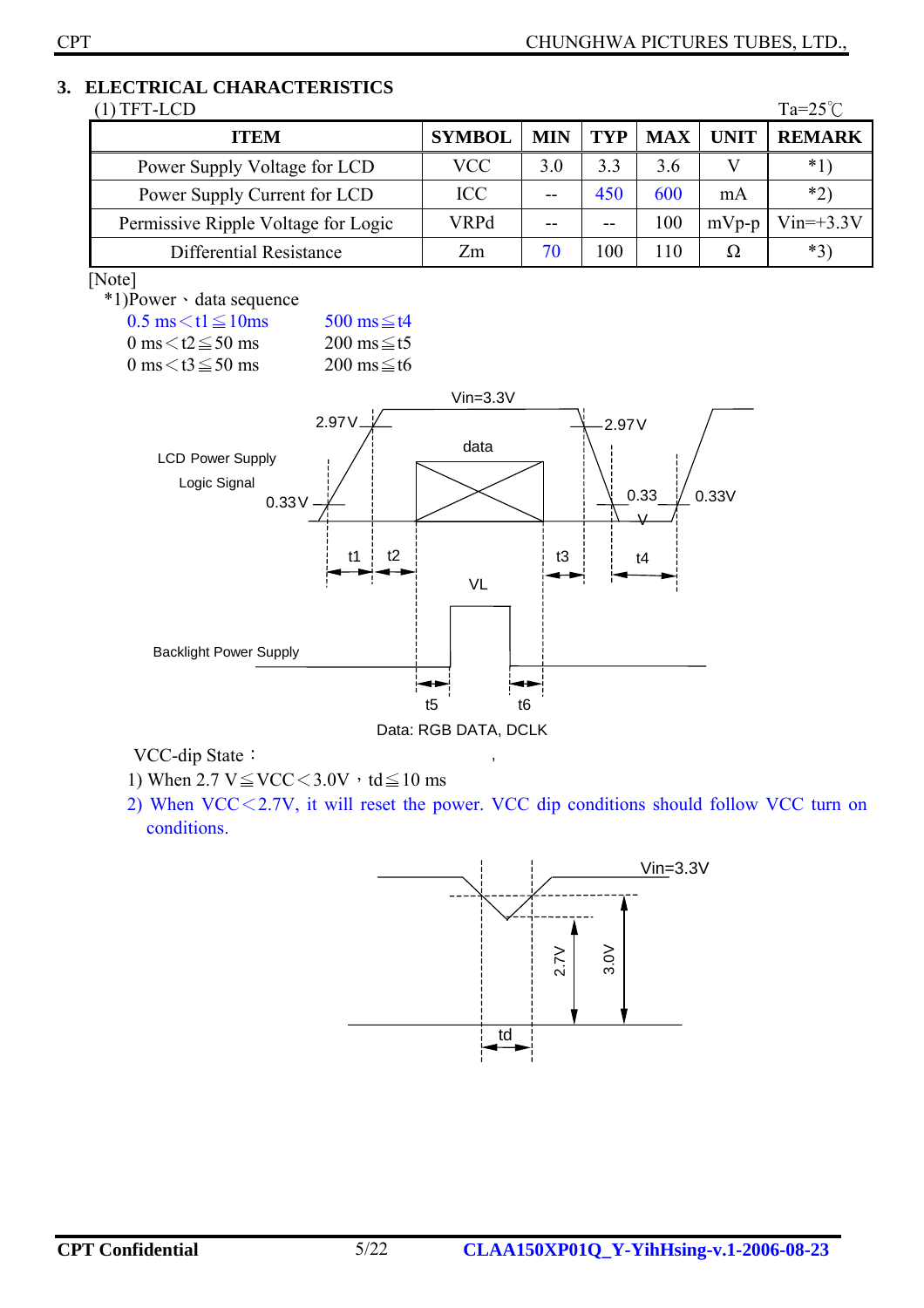\*2) 1. Typical value is measured when displaying horizontal gray scale line pattern: 0~255 gray level, 768 line mode



2. Max. value:

768 line mode, VCC= +3.3 V,  $f_{CLK}$ =65 MHz





\*3) LVDS Signal definition :



 $VID = VIN<sub>+</sub> - VIN<sub>7</sub>$  $VCM = VCM_{+} - VCM_{-}$  $VID = VID_{+}-VID$ - $VID+=VIH_{+}-VIH_{-}$ ,  $VID = VIL + -VIL VCM = (VIN_+ + VIN_-)/2$ ,  $VCM+ = (VIH_{+} + VIH_{-})/2,$  $VCM = (VIL<sub>+</sub>+VIL-)/2$ 



- VIN+ Positive differential DATA & CLK Input
- VIN- Negative differential DATA  $&$  CLK Input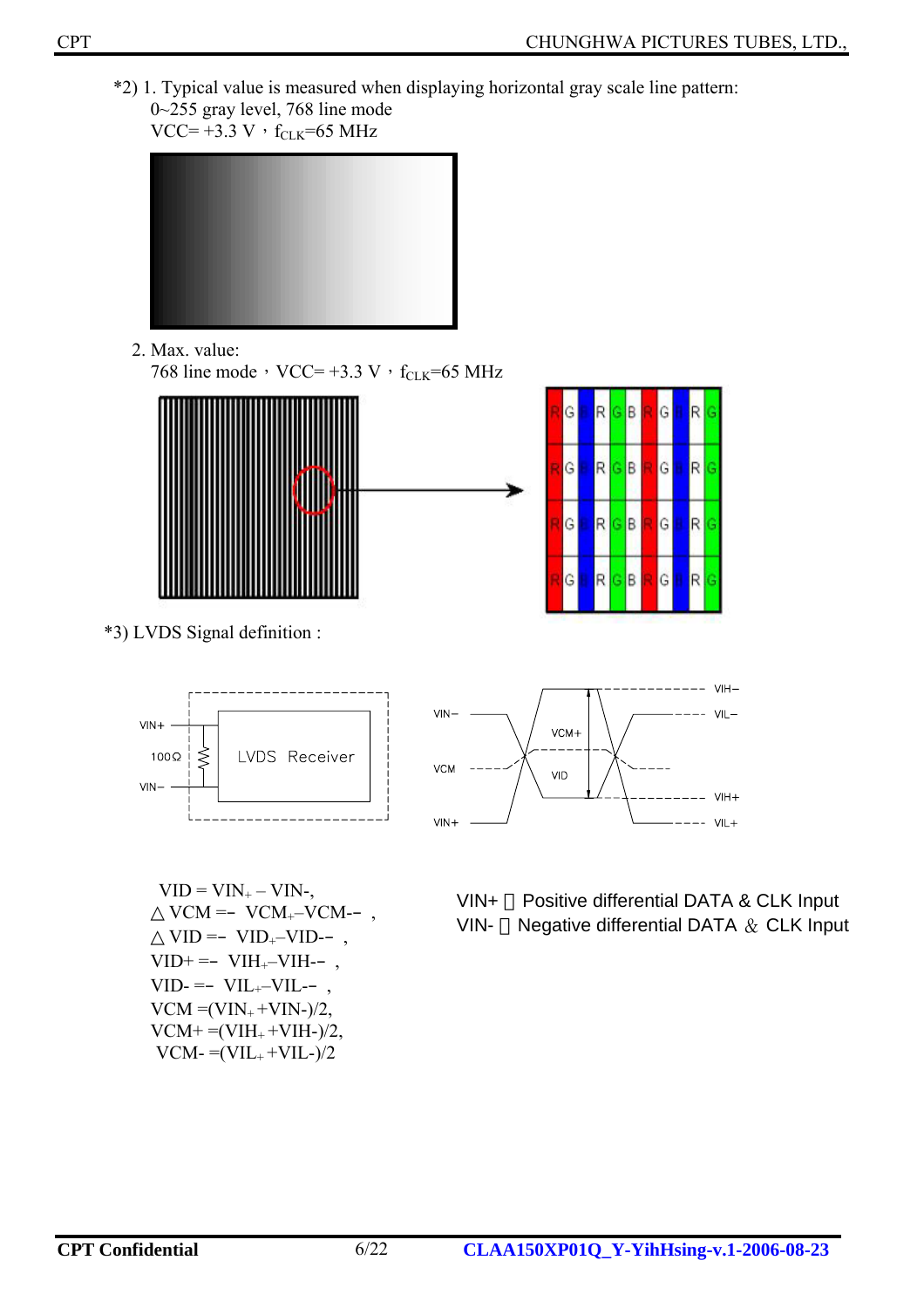(2) Backlight \*1)

(a) Electrical Characteristics

|                              |                          |            |            |            |             | $Ta=25^{\circ}C$           |
|------------------------------|--------------------------|------------|------------|------------|-------------|----------------------------|
| <b>ITEM</b>                  | <b>SYMBOL</b>            | <b>MIN</b> | <b>TYP</b> | <b>MAX</b> | <b>UNIT</b> | <b>REMARK</b>              |
| Lamp Voltage                 | VL                       | 540        | 600        | 660        | <b>Vrms</b> | $*2$ ; IL=8.0mA            |
| <b>Lamp Operation range</b>  | $\rm{I}\hspace{-1.2pt}L$ | 3.0        | 8.0        | 8.5        | mArms       | $*1)$                      |
| <b>Lamp Standard Current</b> | IL                       | 7.5        | 8.0        | 8.5        | mArms       | $*2)$                      |
| <b>Inverter Frequency</b>    | FI                       | 40         |            | 60         | kHz         | $*4)*5)$<br>$*2)$          |
| Start up Lamp Voltage        | VS                       |            |            | 1050       | <b>Vrms</b> | Ta= $25^{\circ}$ C *2) *6) |
|                              |                          |            |            | 1350       | Vrms        | Ta= $0^{\circ}$ C *2) *6)  |

(b) Lamp Life

| <b>ITEM</b>                       |             |             | IL @3.0 mA   IL @7.5 mA   IL @8.0 mA   IL @8.5 mA   UNIT |             |      | <b>REMARK</b>              |
|-----------------------------------|-------------|-------------|----------------------------------------------------------|-------------|------|----------------------------|
| Lamp Life Time                    | Min. 50,000 | Min. 35,000 | Min. 30,000<br>Typ. 40,000                               | Min. 20,000 | hr   | Continuous<br>Operation*7) |
| Turn-on and Turn-off<br>Operation | $- -$       | $- -$       | Min.100,000                                              | $ -$        | time | Continuous<br>Operation*8) |

[Note]

- \*1) If the waveform of light up-driving is asymmetric, the distribution of mercury inside the lamp tube will become unequally or will deplete the Ar gas in it. Then it may cause the abnormal phenomenon of lighting-up. Therefore, designers have to try their best to fulfill the conditions under the inverter designing-stage as below:
	- The degrees of unbalance:  $\lt 10\%$



- A: The degrees of unbalance =  $|$  Ip I-p  $|$  / Irms  $\times$ 100 (%)
- B: The ratio of wave height =  $lp$  (or  $l-p$ ) / Irms
- The ratio of wave height:  $\langle \sqrt{2} \pm 10 \rangle$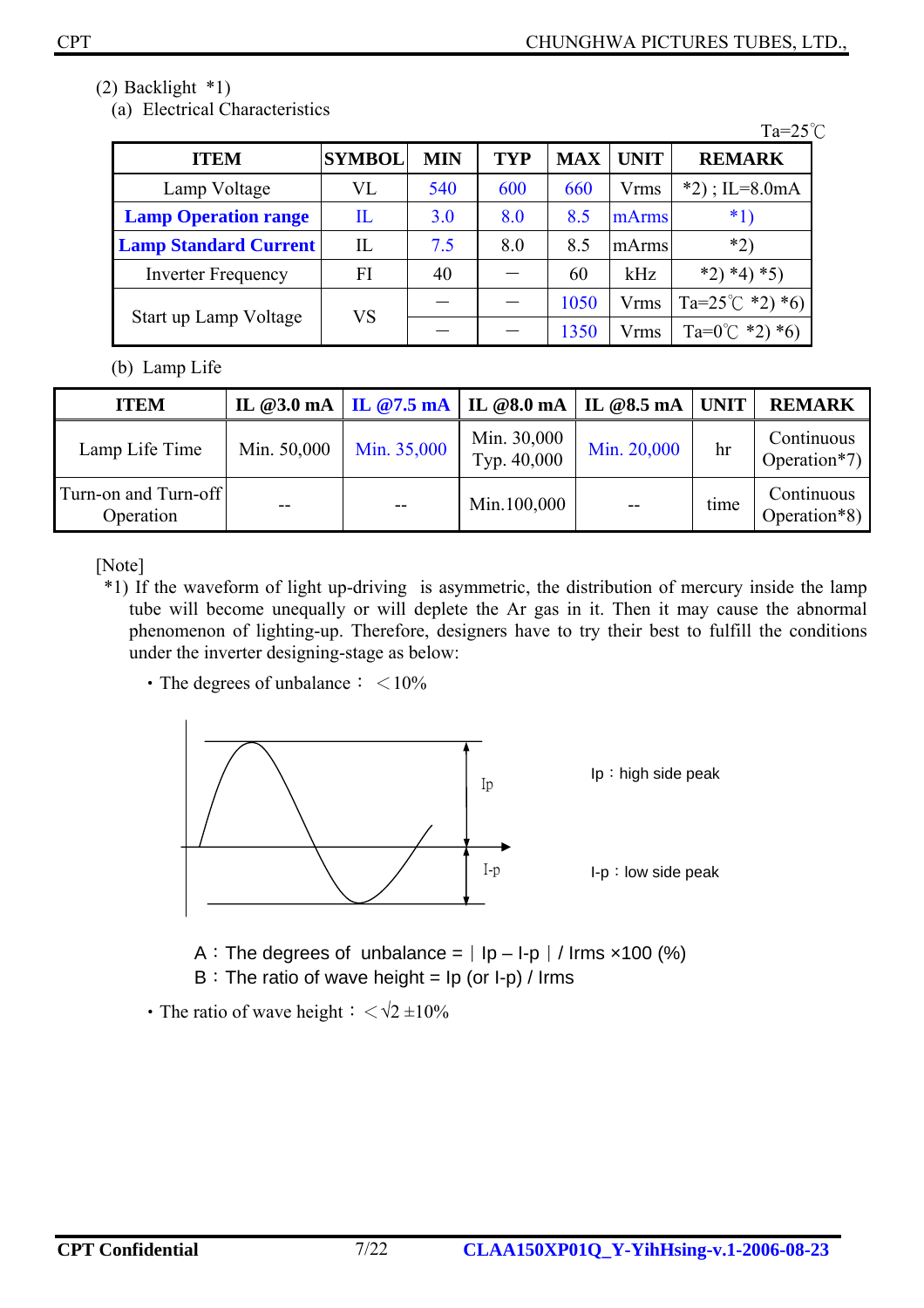- \*2) These are properties of single lamp(without backlight).
- \*3) Lamp Current measurement method (The current meter is inserted in cold line)



- \*4) The frequency range can be kept within +/- 10% range of electrical and optical characteristics but not include color coordinate.
- \*5) Lamp frequency of inverter may produce interference with horizontal synchronous frequency, and this may cause horizontal beat on the display. Therefore, please adjust lamp frequency, and keep inverter as far from module as possible or use electronic shielding between inverter and module to avoid the interference
- \*6) The maximum value of starting lamp voltage is defined as the probably biggest value of starting lamp voltage, hence the design of starting lamp voltage for inverter must be equal to or higher than maximum starting lamp voltage.
- \*7)Definition of the lamp life time: Luminance reduced to 50% of initial value. When lamp current over 8.5mA, lamp life time will drop rapidly. If over 8.5mA, it will come up safety issue. But if it lower than 3.0mA, the lamp will be damaged.
- \*8) The condition of Turn-on and Turn-off operation is as below:
	- a. Lamp current is  $8.0 \text{mA}$ . Ta= $25\pm5$  °C.
	- b. Frequency is  $10 \text{ sec.}(\text{on})/10 \text{ sec.}(\text{off})$
	- c. Repeat it for 100 thousand times
	- d. The lamp life time still match the definition of lamp life time. See the Note \*7).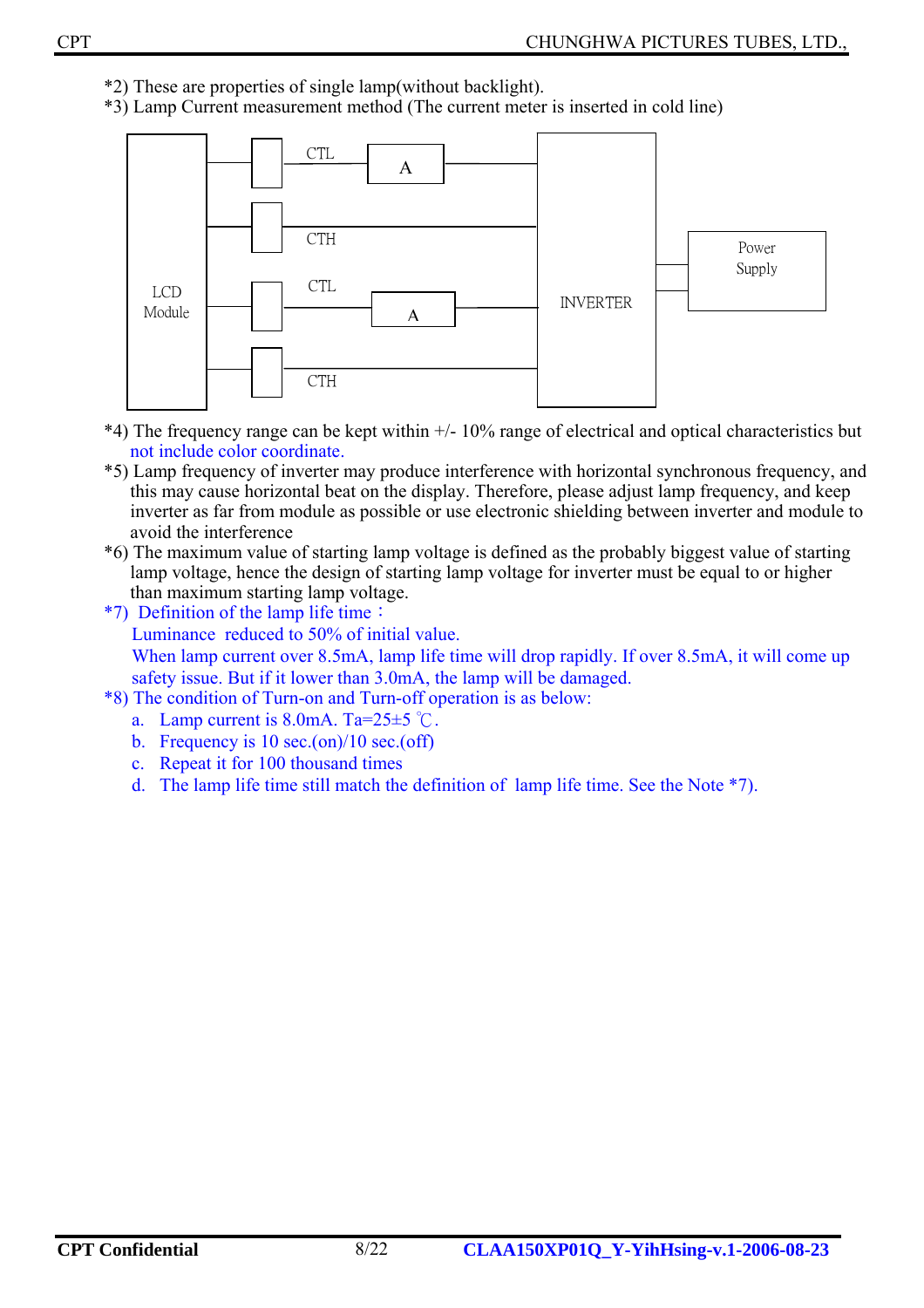## **4. Connector Interface PIN & Function**

(1) CN1

Outlet connector: MSB240420 (STM) or equivalent Plug connector: DF14-20S-1.25C (Hirose) or equivalent

| $PIN$ #        | <b>SYMBOL</b> | <b>FUNCTION</b>                               |
|----------------|---------------|-----------------------------------------------|
| 1              | <b>VCC</b>    | +3.3V Power Supply                            |
| $\overline{2}$ | <b>VCC</b>    | +3.3V Power Supply                            |
| 3              | <b>GND</b>    | <b>GND</b>                                    |
| $\overline{4}$ | <b>GND</b>    | <b>GND</b>                                    |
| 5              | RXIN0-        | Negative LVDS Differential Data Input         |
| 6              | RXIN0+        | Positive LVDS Differential Data Input         |
| $\overline{7}$ | <b>GND</b>    | <b>GND</b>                                    |
| 8              | RXIN1-        | Negative LVDS Differential Data Input         |
| 9              | $RXIN1+$      | Positive LVDS Differential Data Input         |
| 10             | <b>GND</b>    | <b>GND</b>                                    |
| 11             | RXIN2-        | Negative LVDS Differential Data Input         |
| 12             | $RXIN2+$      | Positive LVDS Differential Data Input         |
| 13             | <b>GND</b>    | <b>GND</b>                                    |
| 14             | <b>RXCLK</b>  | <b>Negative LVDS Differential Clock Input</b> |
| 15             | <b>RXCLK</b>  | Positive LVDS Differential Clock Input        |
| 16             | <b>GND</b>    | <b>GND</b>                                    |
| 17             | RXIN3-        | Negative LVDS Differential Data Input         |
| 18             | $RXIN3+$      | Positive LVDS Differential Data Input         |
| 19             | <b>GND</b>    | <b>GND</b>                                    |
| 20             | NC            | Reserved                                      |

1) Please keep the NC Pin and don't connect it to GND or other signals. 2) GND Pin must connect to the ground, don't let it be a vacant pin.

#### (2)CN2, 3 (BACKLIGHT)

Backlight-side connector: BHR-03VS-1 (JST) Inverter-side connector: SM03B-BHS-1 (JST)

 $CN<sub>2</sub>$ 

| PIN# | <b>SYMBOL</b>    | <b>FUNCTION</b> |
|------|------------------|-----------------|
|      | CTH <sub>1</sub> | High Voltage    |
|      |                  | Empty           |
|      | CTI 1            | Low Voltage     |

CN3

| PIN# | <b>SYMBOL</b>    | <b>FUNCTION</b> |
|------|------------------|-----------------|
|      | CTH <sub>2</sub> | High Voltage    |
|      |                  | Empty           |
|      | CTL2             | Low Voltage     |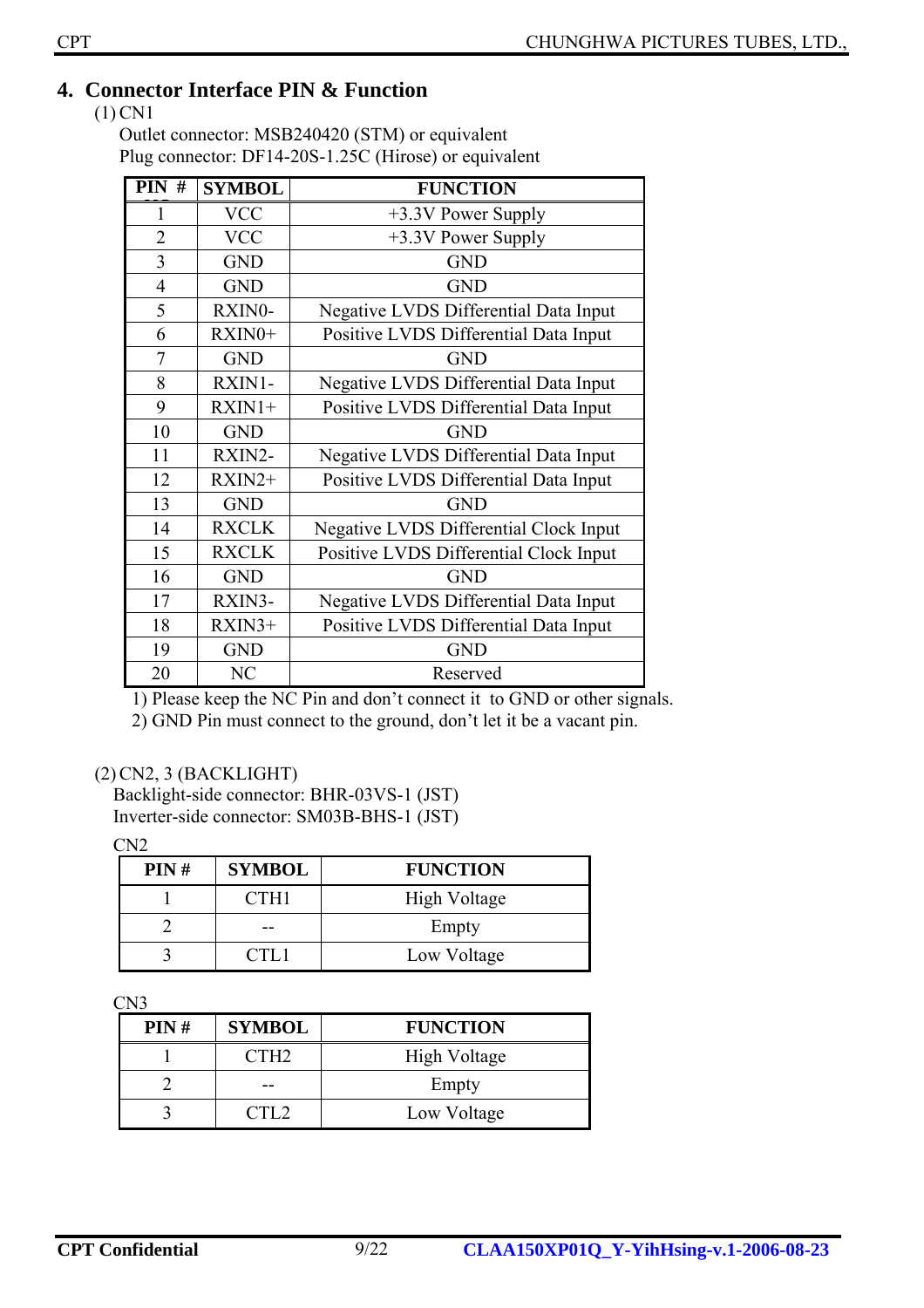## **5. INTERFACE TIMING**

(1) Timing Characteristic

|                      |             | <b>ITEM</b> |                           | <b>SYMBOL</b>    | MIN.  | TYP.  | MAX.  | <b>UNIT</b>      |
|----------------------|-------------|-------------|---------------------------|------------------|-------|-------|-------|------------------|
|                      |             | <b>DCLK</b> | Frequency                 | $f_{CLK}$        | 50    | 65    | 80    | <b>MHz</b>       |
|                      |             |             | Cycle                     | $t_{\text{CLK}}$ | 12.5  | 15.3  | 20    | ns               |
|                      | <b>DENA</b> | Horizontal  | Vertical line rate        | $f_{\rm H}$      | 43.48 | 48.36 | 58.39 | kHz              |
| <b>LCD</b><br>Timing |             |             | Horizontal total time     | $t_{\rm H}$      | 1150  | 1344  | 1370  | $t_{\text{CLK}}$ |
|                      |             |             | Horiaontal effective time | $t_{HA}$         | $-$   | 1024  | $-$   | $t_{\text{CLK}}$ |
|                      |             |             | Horizontal blank time     | $t_{HB}$         | 126   | 320   | 346   | $t_{\text{CLK}}$ |
|                      |             |             | Vertical frame Rate       | Fr               | 55    | 60    | 75    | Hz               |
|                      |             |             | Vertical total time       | $t_V$            | 794   | 806   | 860   | $t_{\rm H}$      |
|                      |             | Vertical    | Vertical effective time   | $t_{VA}$         | $- -$ | 768   | --    | $t_{\rm H}$      |
|                      |             |             | Vertical blank time       | $t_{VB}$         | 26    | 38    | 92    | $t_{\rm H}$      |

## (2) Timing Chart

a. Horizontal signal:



b. Vertical signal:

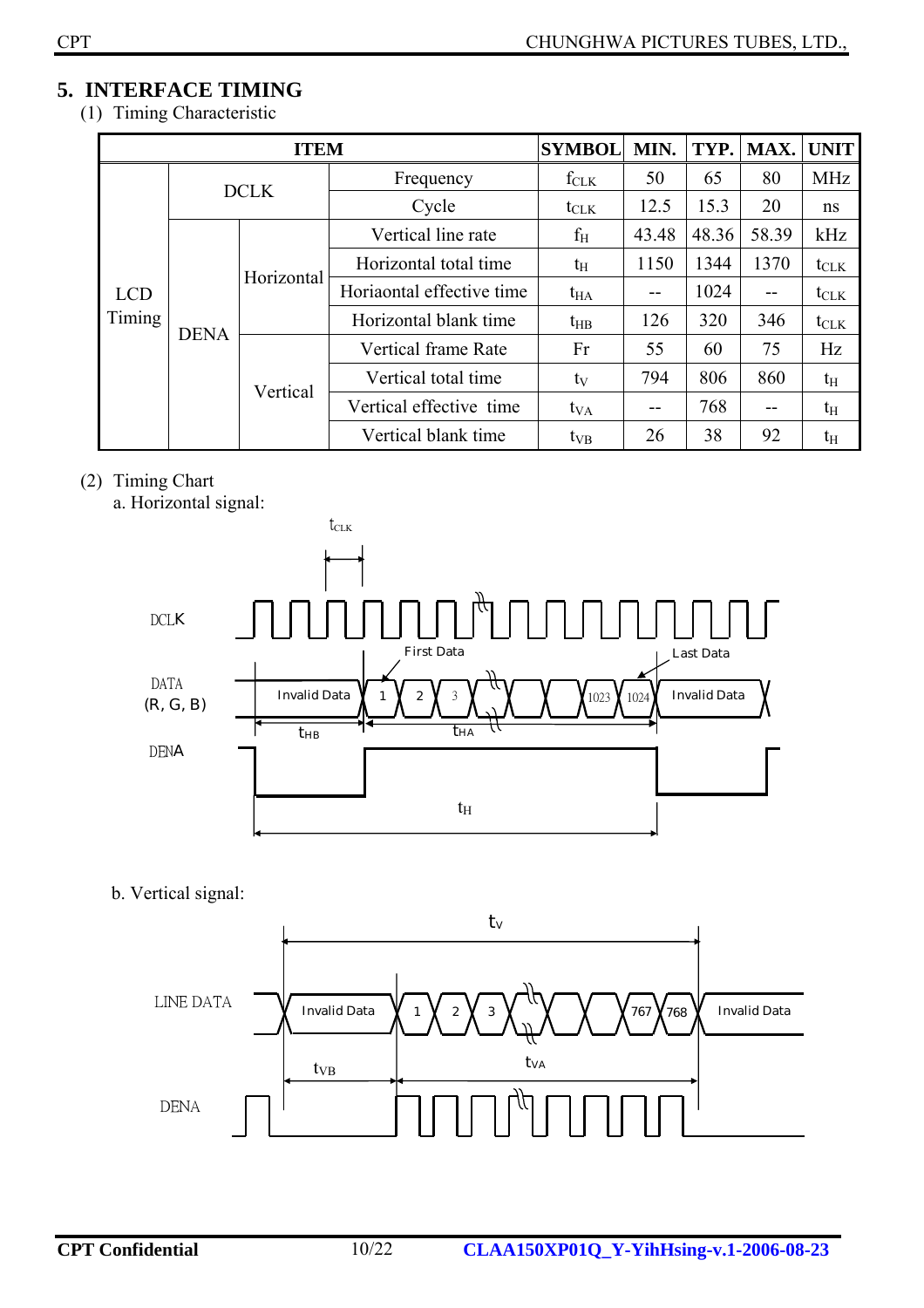## (3) Data Mapping

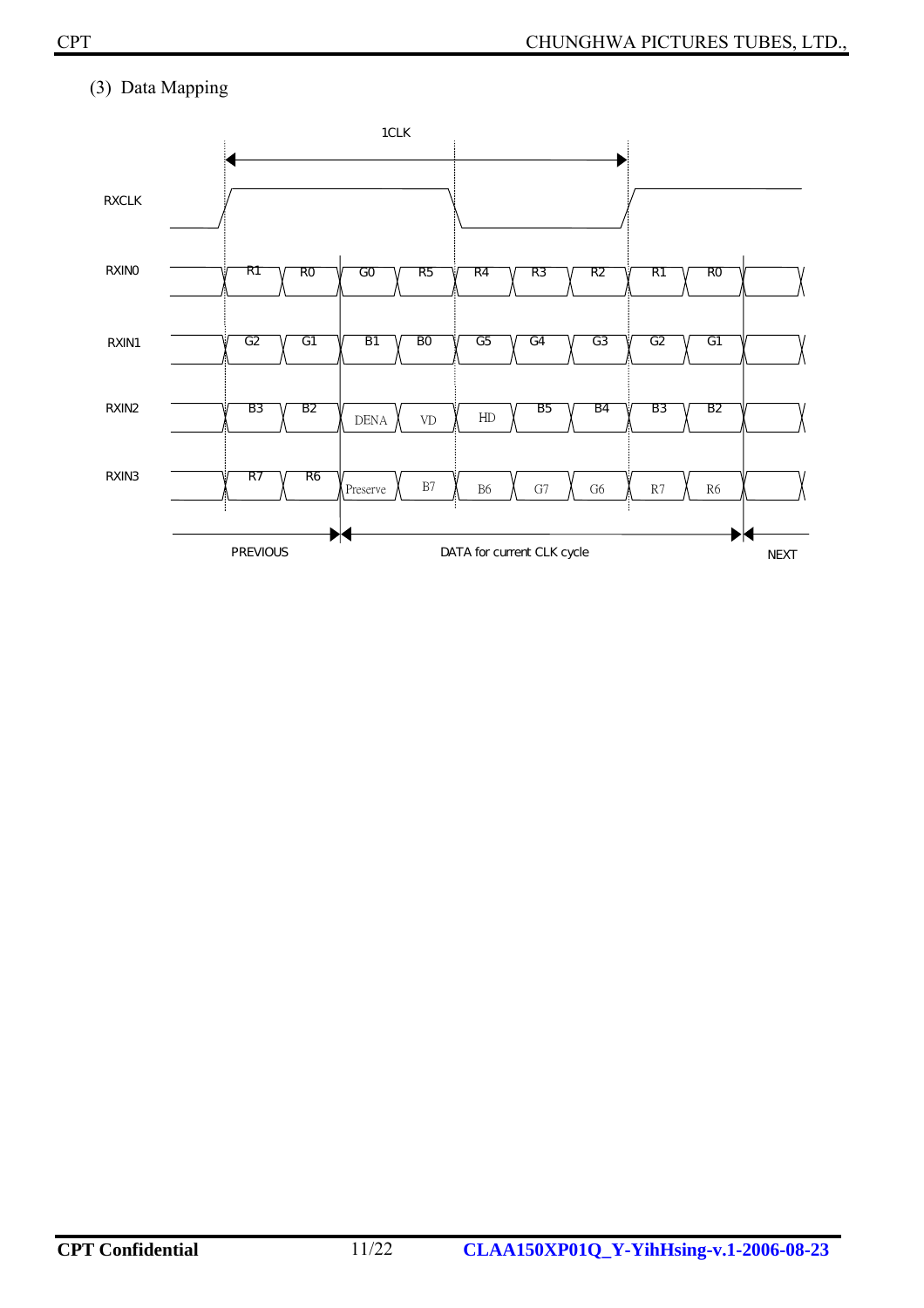| Color        | <b>Input Data</b> | <b>MSB</b>       |                  |                  | <b>LSB</b>       |                  |                  |                  |                  | <b>MSB</b>       |                  |                  | <b>LSB</b>       |                  |                  |                  |                  | <b>MSB</b>       |                  |                  | <b>LSB</b>       |                  |                  |                  |                  |
|--------------|-------------------|------------------|------------------|------------------|------------------|------------------|------------------|------------------|------------------|------------------|------------------|------------------|------------------|------------------|------------------|------------------|------------------|------------------|------------------|------------------|------------------|------------------|------------------|------------------|------------------|
|              |                   | R7               | R <sub>6</sub>   | R <sub>5</sub>   | R4               | R <sub>3</sub>   | R <sub>2</sub>   | R1               | R <sub>0</sub>   | G7               | G <sub>6</sub>   | G <sub>5</sub>   | G <sub>4</sub>   | G <sub>3</sub>   | G <sub>2</sub>   | G1               | G <sub>0</sub>   | B7               | <b>B6</b>        | B <sub>5</sub>   | <b>B4</b>        | B <sub>3</sub>   | B2               | B1               | B <sub>0</sub>   |
|              | <b>Black</b>      | $\boldsymbol{0}$ | $\mathbf{0}$     | $\boldsymbol{0}$ | $\boldsymbol{0}$ | $\boldsymbol{0}$ | $\boldsymbol{0}$ | $\mathbf{0}$     | $\boldsymbol{0}$ | $\mathbf{0}$     | $\boldsymbol{0}$ | $\boldsymbol{0}$ | $\boldsymbol{0}$ | $\boldsymbol{0}$ | $\theta$         | $\boldsymbol{0}$ | $\boldsymbol{0}$ | $\boldsymbol{0}$ | $\boldsymbol{0}$ | $\boldsymbol{0}$ | $\boldsymbol{0}$ | $\boldsymbol{0}$ | $\boldsymbol{0}$ | $\theta$         | $\boldsymbol{0}$ |
|              | Red               | $\mathbf{1}$     | 1                | 1                | 1                | $\mathbf{1}$     | 1                | 1                | 1                | $\mathbf{0}$     | $\theta$         | $\boldsymbol{0}$ | $\mathbf{0}$     | $\boldsymbol{0}$ | $\theta$         | $\boldsymbol{0}$ | $\mathbf{0}$     | $\boldsymbol{0}$ | $\boldsymbol{0}$ | $\boldsymbol{0}$ | $\boldsymbol{0}$ | $\overline{0}$   | $\boldsymbol{0}$ | $\theta$         | $\boldsymbol{0}$ |
|              | Green             | $\mathbf{0}$     | $\theta$         | $\overline{0}$   | $\boldsymbol{0}$ | $\boldsymbol{0}$ | $\mathbf{0}$     | $\boldsymbol{0}$ | $\boldsymbol{0}$ | 1                | 1                | $\mathbf{1}$     | $\mathbf{1}$     | $\mathbf{1}$     | $\mathbf{1}$     | $\mathbf{1}$     | 1                | $\theta$         | $\boldsymbol{0}$ | $\mathbf{0}$     | $\overline{0}$   | $\boldsymbol{0}$ | $\boldsymbol{0}$ | $\theta$         | $\boldsymbol{0}$ |
| <b>Basic</b> | Blue              | $\boldsymbol{0}$ | $\mathbf{0}$     | $\boldsymbol{0}$ | $\boldsymbol{0}$ | $\boldsymbol{0}$ | $\boldsymbol{0}$ | $\theta$         | $\mathbf{0}$     | $\boldsymbol{0}$ | $\boldsymbol{0}$ | $\boldsymbol{0}$ | $\mathbf{0}$     | $\boldsymbol{0}$ | $\theta$         | $\boldsymbol{0}$ | $\boldsymbol{0}$ | $\mathbf{1}$     | $\mathbf{1}$     | $\mathbf{1}$     | 1                | 1                | $\mathbf{1}$     | 1                | $\mathbf{1}$     |
| Color        | Cyan              | $\theta$         | $\theta$         | $\theta$         | $\theta$         | $\boldsymbol{0}$ | $\mathbf{0}$     | $\theta$         | $\boldsymbol{0}$ | 1                | $\mathbf{1}$     |                  | $\mathbf{1}$     | $\mathbf{1}$     | $\mathbf{1}$     | 1                | 1                | 1                | $\mathbf{1}$     | $\mathbf{1}$     | 1                | $\mathbf{1}$     | $\mathbf{1}$     | 1                | $\mathbf{1}$     |
|              | Magenta           | 1                |                  | 1                | $\mathbf{1}$     | $\mathbf{1}$     | $\mathbf{1}$     | 1                | 1                | $\boldsymbol{0}$ | $\theta$         | $\boldsymbol{0}$ | $\theta$         | $\boldsymbol{0}$ | $\theta$         | $\boldsymbol{0}$ | $\mathbf{0}$     | $\mathbf{1}$     | $\mathbf{1}$     | $\mathbf{1}$     | $\mathbf{1}$     | $\mathbf{1}$     | $\mathbf{1}$     | 1                | $\mathbf{1}$     |
|              | Yellow            | 1                | 1                | 1                | 1                | $\mathbf{1}$     | 1                | 1                | 1                | 1                | 1                | 1                | $\mathbf{1}$     | 1                | 1                | 1                | 1                | $\theta$         | $\boldsymbol{0}$ | $\boldsymbol{0}$ | $\boldsymbol{0}$ | $\theta$         | $\boldsymbol{0}$ | $\theta$         | $\theta$         |
|              | White             | $\mathbf{1}$     | 1                | 1                | $\mathbf{1}$     | $\mathbf{1}$     | $\mathbf{1}$     | $\mathbf{1}$     | $\mathbf{1}$     | 1                | $\mathbf{1}$     | $\mathbf{1}$     | $\mathbf{1}$     | $\mathbf{1}$     | $\mathbf{1}$     | $\mathbf{1}$     | 1                | $\mathbf{1}$     | $\mathbf{1}$     | $\mathbf{1}$     | $\mathbf{1}$     | $\mathbf{1}$     | $\mathbf{1}$     | $\mathbf{1}$     | $\mathbf{1}$     |
|              | Red(0)            | $\theta$         | $\theta$         | $\boldsymbol{0}$ | $\boldsymbol{0}$ | $\boldsymbol{0}$ | $\boldsymbol{0}$ | $\mathbf{0}$     | $\mathbf{0}$     | $\boldsymbol{0}$ | $\boldsymbol{0}$ | $\boldsymbol{0}$ | $\boldsymbol{0}$ | $\boldsymbol{0}$ | $\theta$         | $\boldsymbol{0}$ | $\boldsymbol{0}$ | $\boldsymbol{0}$ | $\boldsymbol{0}$ | $\boldsymbol{0}$ | $\boldsymbol{0}$ | $\boldsymbol{0}$ | $\boldsymbol{0}$ | $\boldsymbol{0}$ | $\boldsymbol{0}$ |
|              | Red(1)            | $\theta$         | $\mathbf{0}$     | $\theta$         | $\theta$         | $\boldsymbol{0}$ | $\mathbf{0}$     | $\theta$         | $\mathbf{1}$     | $\theta$         | $\theta$         | $\mathbf{0}$     | $\boldsymbol{0}$ | $\theta$         | $\theta$         | $\mathbf{0}$     | $\theta$         | $\theta$         | $\boldsymbol{0}$ | $\theta$         | $\theta$         | $\theta$         | $\theta$         | $\theta$         | $\boldsymbol{0}$ |
|              | Red(2)            | $\theta$         | $\theta$         | $\theta$         | $\theta$         | $\theta$         | $\mathbf{0}$     | $\mathbf{1}$     | $\theta$         | $\theta$         | $\theta$         | $\theta$         | $\theta$         | $\theta$         | $\theta$         | $\theta$         | $\mathbf{0}$     | $\theta$         | $\theta$         | $\theta$         | $\theta$         | $\theta$         | $\theta$         | $\theta$         | $\boldsymbol{0}$ |
| Red          |                   |                  |                  |                  |                  |                  |                  |                  |                  |                  |                  |                  |                  |                  |                  |                  |                  |                  |                  |                  |                  |                  |                  |                  |                  |
|              |                   |                  |                  |                  |                  |                  |                  |                  |                  |                  |                  |                  |                  |                  |                  |                  |                  |                  |                  |                  |                  |                  |                  |                  |                  |
|              | Red (254)         | $\mathbf{1}$     | $\mathbf{1}$     | $\mathbf{1}$     | $\mathbf{1}$     | $\mathbf{1}$     | $\mathbf{1}$     | $\mathbf{1}$     | $\boldsymbol{0}$ | $\mathbf{0}$     | $\theta$         | $\boldsymbol{0}$ | $\boldsymbol{0}$ | $\boldsymbol{0}$ | $\boldsymbol{0}$ | $\mathbf{0}$     | $\boldsymbol{0}$ | $\boldsymbol{0}$ | $\boldsymbol{0}$ | $\boldsymbol{0}$ | $\boldsymbol{0}$ | $\boldsymbol{0}$ | $\boldsymbol{0}$ | $\boldsymbol{0}$ | $\boldsymbol{0}$ |
|              | Red (255)         | 1                |                  | 1                | $\mathbf{1}$     | $\mathbf{1}$     | $\mathbf{1}$     | 1                | $\mathbf{1}$     | $\theta$         | $\theta$         | $\theta$         | $\theta$         | $\mathbf{0}$     | $\theta$         | $\theta$         | $\mathbf{0}$     | $\mathbf{0}$     | $\theta$         | $\theta$         | $\overline{0}$   | $\theta$         | $\theta$         | $\theta$         | $\boldsymbol{0}$ |
|              | Green $(0)$       | $\boldsymbol{0}$ | $\boldsymbol{0}$ | $\theta$         | $\Omega$         | $\theta$         | $\mathbf{0}$     | $\theta$         | $\boldsymbol{0}$ | $\theta$         | $\theta$         | $\theta$         | $\boldsymbol{0}$ | $\mathbf{0}$     | $\theta$         | $\boldsymbol{0}$ | $\mathbf{0}$     | $\theta$         | $\theta$         | $\theta$         | $\overline{0}$   | $\theta$         | $\mathbf{0}$     | $\theta$         | $\boldsymbol{0}$ |
|              | Green (1)         | $\theta$         | $\theta$         | $\theta$         | $\theta$         | $\theta$         | $\theta$         | $\theta$         | $\theta$         | $\theta$         | $\theta$         | $\theta$         | $\theta$         | $\theta$         | $\theta$         | $\theta$         | 1                | $\theta$         | $\theta$         | $\theta$         | $\boldsymbol{0}$ | $\theta$         | $\theta$         | $\theta$         | $\theta$         |
|              | Green $(2)$       | $\theta$         | $\theta$         | $\Omega$         | $\theta$         | $\theta$         | $\Omega$         | $\theta$         | $\theta$         | $\theta$         | $\Omega$         | $\theta$         | $\theta$         | $\theta$         | $\theta$         | $\mathbf{1}$     | $\theta$         | $\Omega$         | $\theta$         | $\theta$         | $\theta$         | $\theta$         | $\theta$         | $\theta$         | $\theta$         |
| Green        |                   |                  |                  |                  |                  |                  |                  |                  |                  |                  |                  |                  |                  |                  |                  |                  |                  |                  |                  |                  |                  |                  |                  |                  |                  |
|              | Green             |                  |                  |                  |                  |                  |                  |                  |                  |                  |                  |                  |                  |                  |                  |                  |                  |                  |                  |                  |                  |                  |                  |                  |                  |
|              | (254)             | $\mathbf{0}$     | $\boldsymbol{0}$ | $\theta$         | $\boldsymbol{0}$ | $\boldsymbol{0}$ | $\mathbf{0}$     | $\theta$         | $\boldsymbol{0}$ | 1                | 1                | 1                | 1                | $\mathbf{1}$     | 1                | 1                | $\theta$         | $\theta$         | $\boldsymbol{0}$ | $\mathbf{0}$     | $\boldsymbol{0}$ | $\boldsymbol{0}$ | $\boldsymbol{0}$ | $\mathbf{0}$     | $\boldsymbol{0}$ |
|              | Green<br>(255)    | $\theta$         | $\theta$         | $\theta$         | $\Omega$         | $\theta$         | $\theta$         | $\mathbf{0}$     | $\theta$         | 1                | 1                | 1                | 1                | 1                | 1                | 1                | 1                | $\theta$         | $\Omega$         | $\theta$         | $\boldsymbol{0}$ | $\theta$         | $\boldsymbol{0}$ | $\theta$         | $\theta$         |
|              | Blue $(0)$        | $\theta$         | $\mathbf{0}$     | $\mathbf{0}$     | 0                | $\boldsymbol{0}$ | $\boldsymbol{0}$ | $\boldsymbol{0}$ | $\boldsymbol{0}$ | $\mathbf{0}$     | $\boldsymbol{0}$ | $\boldsymbol{0}$ | $\boldsymbol{0}$ | $\theta$         | $\boldsymbol{0}$ | $\boldsymbol{0}$ | $\mathbf{0}$     | $\mathbf{0}$     | $\boldsymbol{0}$ | $\theta$         | $\boldsymbol{0}$ | $\boldsymbol{0}$ | $\boldsymbol{0}$ | $\boldsymbol{0}$ | $\boldsymbol{0}$ |
|              | Blue $(1)$        | $\theta$         | $\boldsymbol{0}$ | $\theta$         | $\theta$         | $\theta$         | $\boldsymbol{0}$ | $\boldsymbol{0}$ | $\theta$         | $\mathbf{0}$     | $\theta$         | $\boldsymbol{0}$ | $\boldsymbol{0}$ | $\boldsymbol{0}$ | $\theta$         | $\theta$         | $\boldsymbol{0}$ | $\theta$         | $\boldsymbol{0}$ | $\theta$         | $\boldsymbol{0}$ | $\boldsymbol{0}$ | $\theta$         | $\boldsymbol{0}$ | $\mathbf{1}$     |
|              | Blue $(2)$        | $\theta$         | $\mathbf{0}$     | $\overline{0}$   | $\theta$         | $\overline{0}$   | $\overline{0}$   | $\mathbf{0}$     | $\mathbf{0}$     | $\mathbf{0}$     | $\overline{0}$   | $\theta$         | $\overline{0}$   | $\overline{0}$   | $\theta$         | $\mathbf{0}$     | $\mathbf{0}$     | $\theta$         | $\theta$         | $\overline{0}$   | $\overline{0}$   | $\theta$         | $\mathbf{0}$     | 1                | $\boldsymbol{0}$ |
| Blue         |                   |                  |                  |                  |                  |                  |                  |                  |                  |                  |                  |                  |                  |                  |                  |                  |                  |                  |                  |                  |                  |                  |                  |                  |                  |
|              |                   |                  |                  |                  |                  |                  |                  |                  |                  |                  |                  |                  |                  |                  |                  |                  |                  |                  |                  |                  |                  |                  |                  |                  |                  |
|              | Blue (254)        | $\mathbf{0}$     | $\mathbf{0}$     | $\theta$         | $\boldsymbol{0}$ | $\theta$         | $\boldsymbol{0}$ | $\boldsymbol{0}$ | $\boldsymbol{0}$ | $\mathbf{0}$     | $\theta$         | $\boldsymbol{0}$ | $\theta$         | $\theta$         | $\mathbf{0}$     | $\mathbf{0}$     | $\mathbf{0}$     | 1                | 1                | $\mathbf{1}$     | 1                |                  | 1                | 1                | $\boldsymbol{0}$ |
|              | Blue (255)        | $\mathbf{0}$     | $\mathbf{0}$     | $\theta$         | $\theta$         | $\theta$         | $\Omega$         | $\theta$         | $\theta$         | $\theta$         | $\theta$         | $\theta$         | $\theta$         | $\theta$         | $\theta$         | $\mathbf{0}$     | $\theta$         | 1                | 1                | $\mathbf{1}$     | 1                | 1                | $\mathbf{1}$     | 1                | 1                |

#### (4) Color Data Assignment

#### [Note]

1) Definition of gray scale:

Color (n): n indicates gray scale level; larger n means brighter level.

2) Data: 1-High, 0-Low.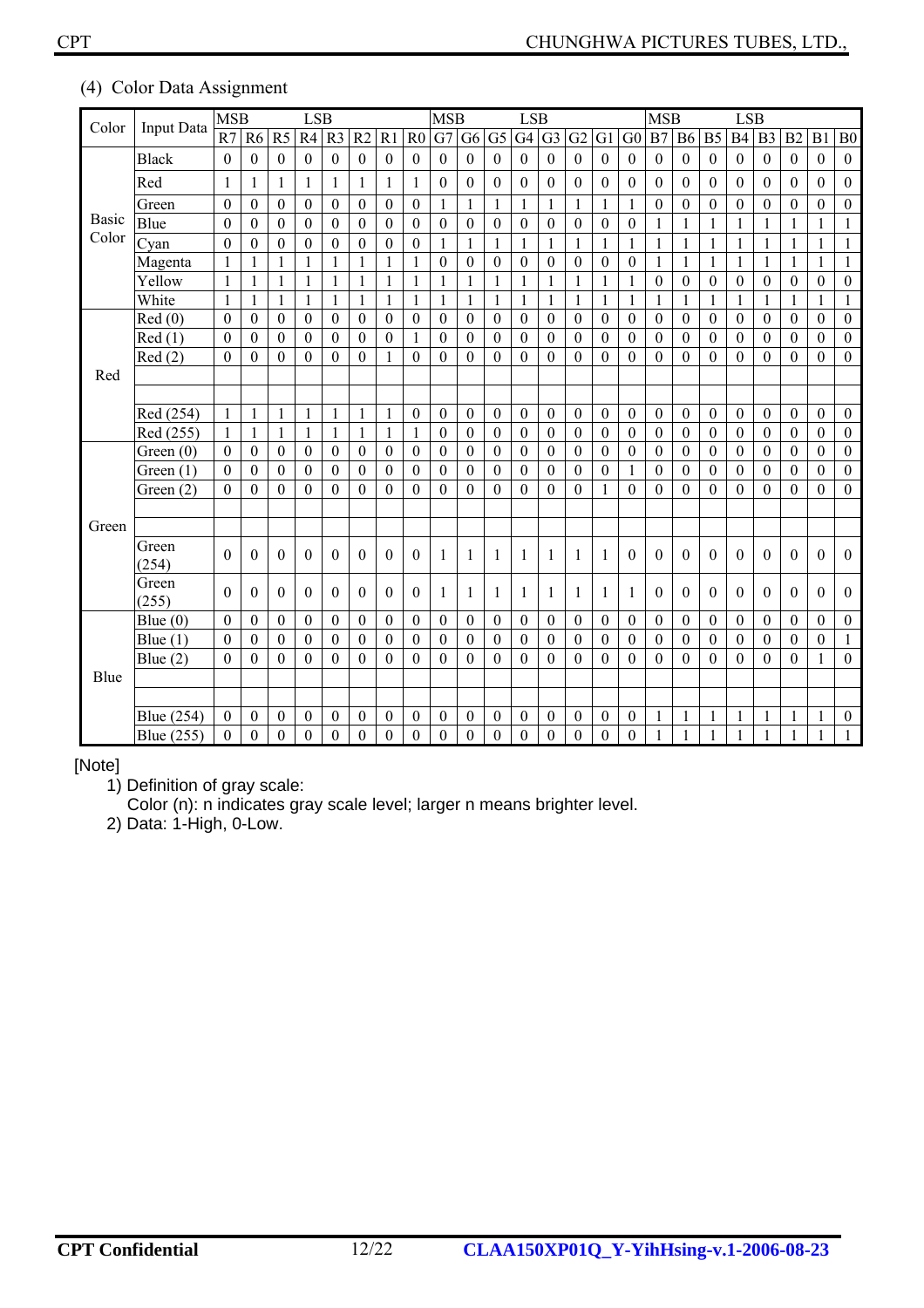## **6. BLOCK DIAGRAM**

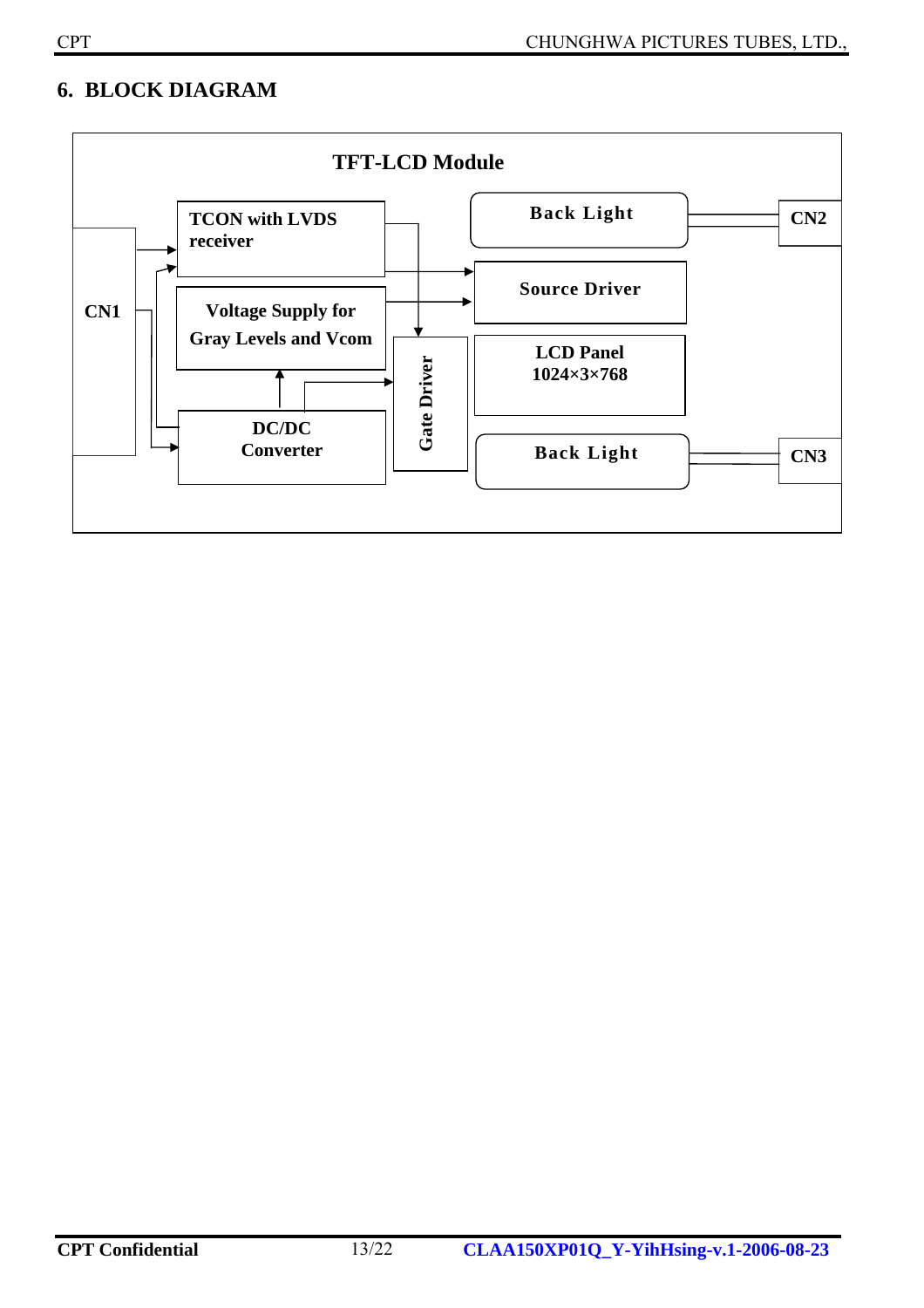## **7. MECHANICAL SPECIFICATION**

(1) Front side (Tolerance is  $\pm$  0.5mm unless noted) [Unit: mm]

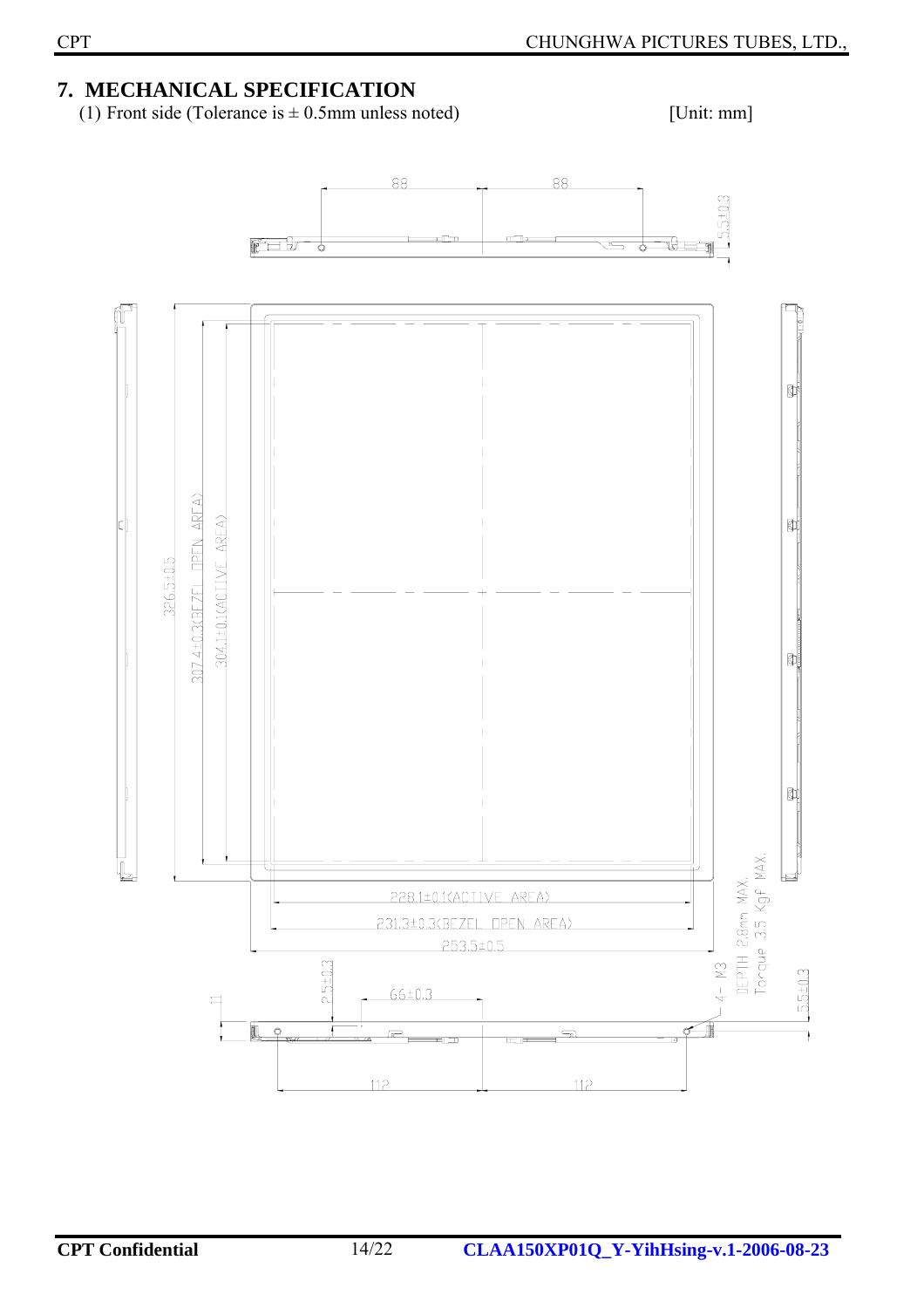(2) Rear side (Tolerance is  $\pm 0.5$ mm unless noted) [Unit: mm]

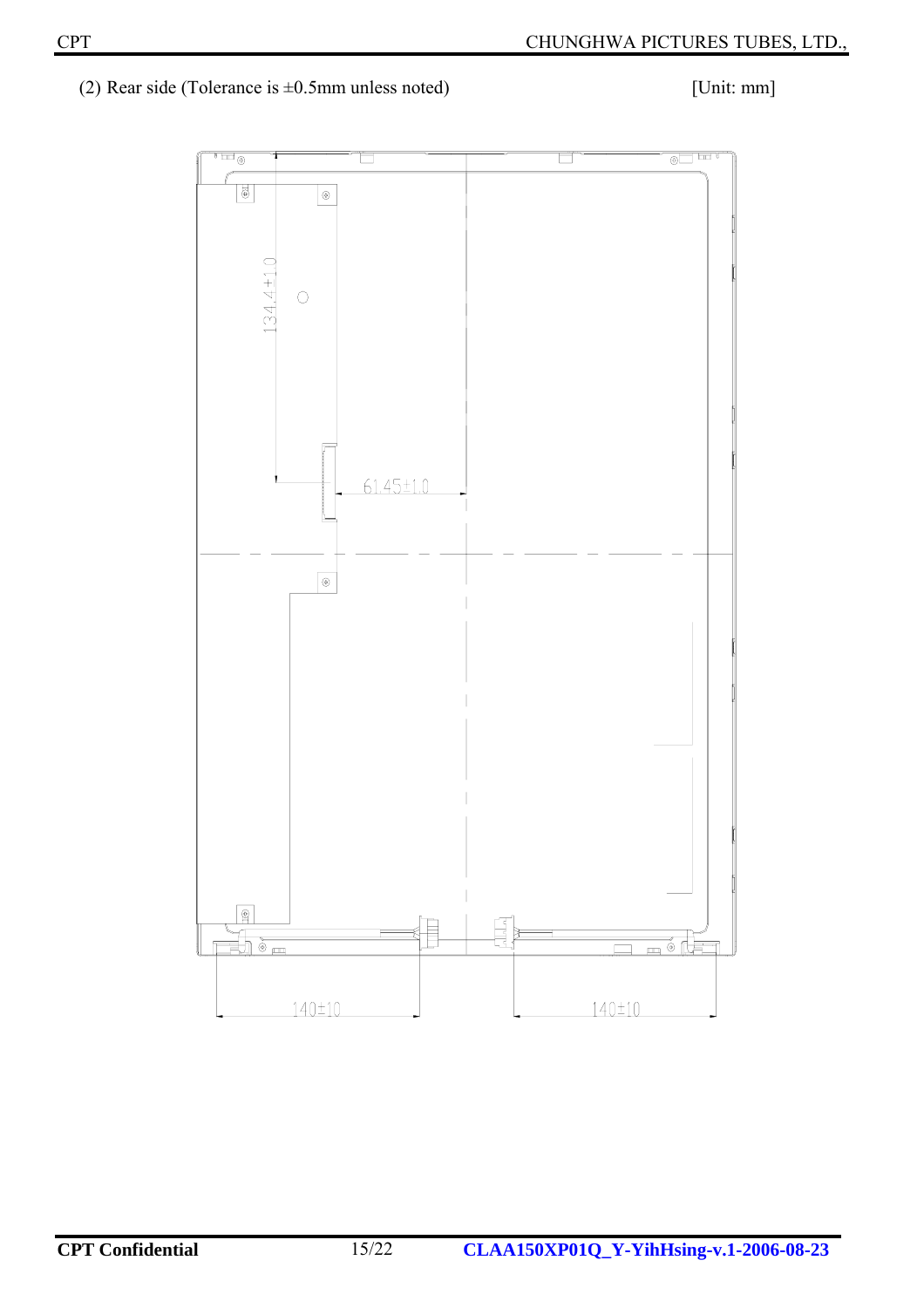|                      |            |                  |                                                      |                |                |                |                   | $1a - 23$ C, $VCC-3.3V$ |  |
|----------------------|------------|------------------|------------------------------------------------------|----------------|----------------|----------------|-------------------|-------------------------|--|
| <b>ITEM</b>          |            | <b>SYMBOL</b>    | <b>CONDITION</b>                                     | MIN.           | TYP.           | MAX.           | <b>UNIT</b>       | <b>REMARK</b>           |  |
| Contrast (CEN)       |            | CR               | $\theta = \phi = 0^{\circ}$                          | 450            | 500            | --             |                   | $*1)$                   |  |
| Luminance (CEN)      |            | L                | $\theta = \phi = 0^{\circ}$                          | 180            | 250            | $-$            | cd/m <sup>2</sup> | $*2)$                   |  |
| 9P Luminance (AVG.)  |            | L                | $\theta = \phi = 0^{\circ}$                          | 160            | 225            | --             | cd/m <sup>2</sup> | $*2)$                   |  |
| 9P Uniformity (9P)   |            | $\Delta L$       | $\theta = \phi = 0^{\circ}$                          | 75             | 80             | --             | $\frac{0}{0}$     | $*2)$                   |  |
| Response Time        |            | Tr               | $\theta = \phi = 0^{\circ}$<br>$\overline{2}$<br>$-$ |                | $\overline{4}$ | ms             | $*4)$             |                         |  |
|                      |            | <b>Tf</b>        | $\theta = \phi = 0^{\circ}$                          | 6<br>$-$       |                | 10             | ms                |                         |  |
| Image sticking       |            | <b>Tis</b>       | 4 hours                                              | --             | --             | 12             | S                 | $*5)$                   |  |
| Cross talk           |            | <b>CMR</b>       | $\theta = \psi$ 0°                                   | $-$            | --             | $\mathbf{1}$   | $\frac{0}{0}$     | $*6)$                   |  |
|                      | Horizontal | $\phi$           |                                                      | $-75 - 75$     | $-85 - 85$     | --             |                   | $*3)$                   |  |
|                      | Vertical   | $\theta$         | $CR \ge 5$                                           | $-75 - 75$     | $-85 - 85$     | 44             |                   |                         |  |
| View angle           | Horizontal | $\phi$           | $CR \geqq 10$                                        | $-60 - 60$     | $-70 - 70$     | 44             |                   | $*3)$                   |  |
|                      | Vertical   | $\theta$         |                                                      | $-50 - 55$     | $-60-65$       | 44             |                   |                         |  |
| Color<br>Coordinates | White      | $\mathbf X$<br>y |                                                      | 0.283<br>0.299 | 0.313<br>0.329 | 0.343<br>0.359 |                   |                         |  |
|                      | Red        | $\mathbf X$<br>y | $\theta = \phi = 0^{\circ}$                          | 0.613<br>0.305 | 0.643<br>0.335 | 0.673<br>0.365 |                   |                         |  |
|                      | Green      | $\mathbf X$<br>y |                                                      | 0.270<br>0.555 | 0.300<br>0.585 | 0.330<br>0.615 |                   |                         |  |
|                      | Blue       | $\mathbf X$<br>y |                                                      |                | 0.143<br>0.079 | 0.173<br>0.109 |                   |                         |  |
| Gamma                |            | $\gamma$         | <b>VESA</b>                                          | 2.0            | 2.2            | 2.4            | $-$               | $*7)$                   |  |

## **8. OPTICAL CHARACTERISTICS**

 $T_2 = 25\degree C$ , VCC=3, 3V

[Note]

These items are measured using BM-5A (TOPCON) under the dark room condition (no ambient light). Measurement Condition: IL=8.0 ± 0.1mA

Inverter: ConverTek, model: CVT010330BI31402

Definition of these measurement items is as follows:

\*1) Definition of Contrast Ratio CR=ON (White) Luminance/OFF (Black) Luminance

\*2) Definition of Luminance and Luminance uniformity

Central luminance: The white luminance is measured at the center position "5" on the screen, see Fig.1 below.

9P Luminance (AVG): The white luminance is measured at measuring points 1 to 9, and take the average value, see the following picture.

9P Uniformity:  $\Delta L = (L_{MIN}/L_{MAX}) \times 100\%$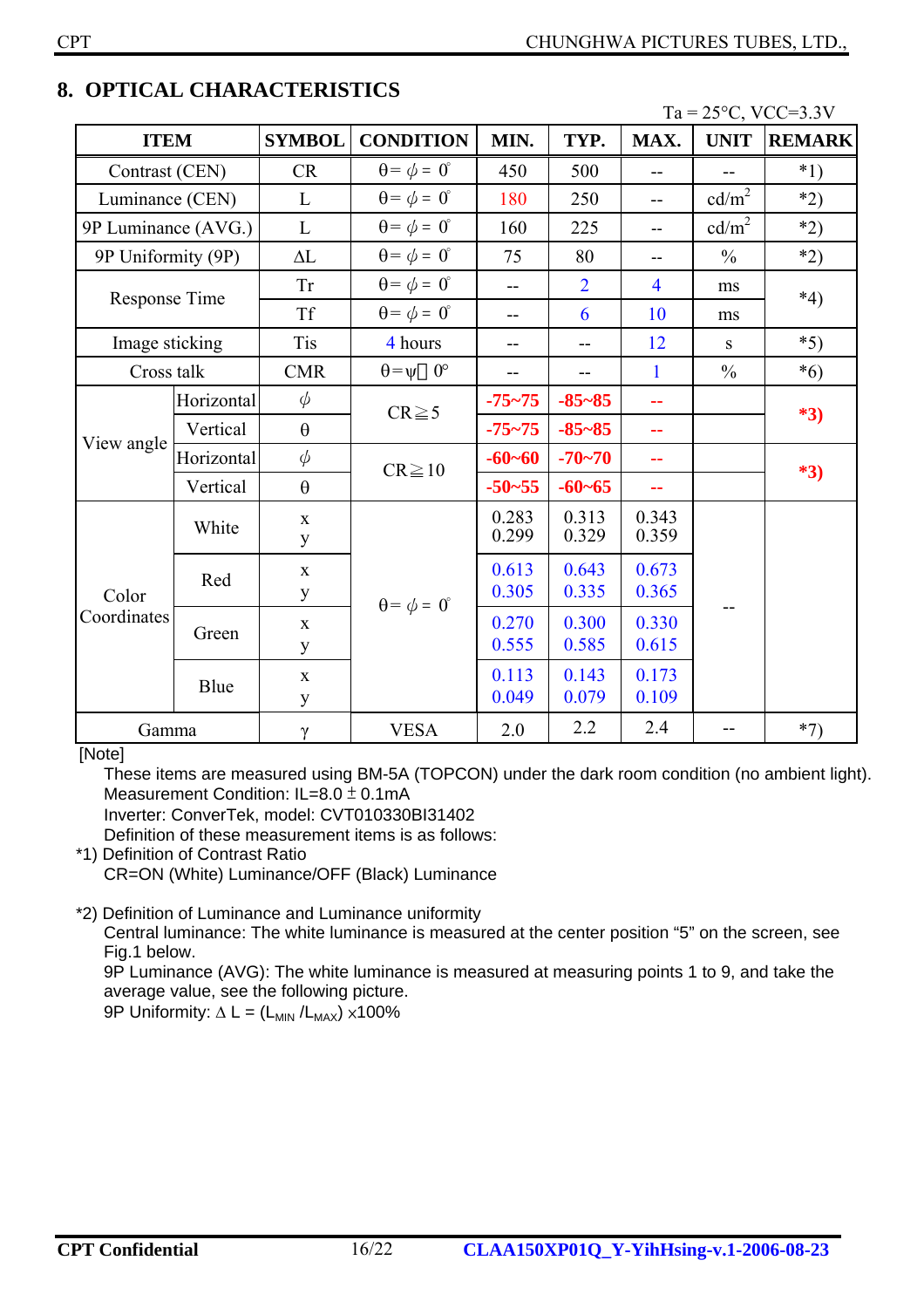

\*3) Definition of Viewing Angle( $\theta$ , $\phi$ )



## \*4) Definition of Response Time

Change the module frame to Black/white pattern and use Westar TDR-100 to measure tr and tf under 25℃ room temperature.

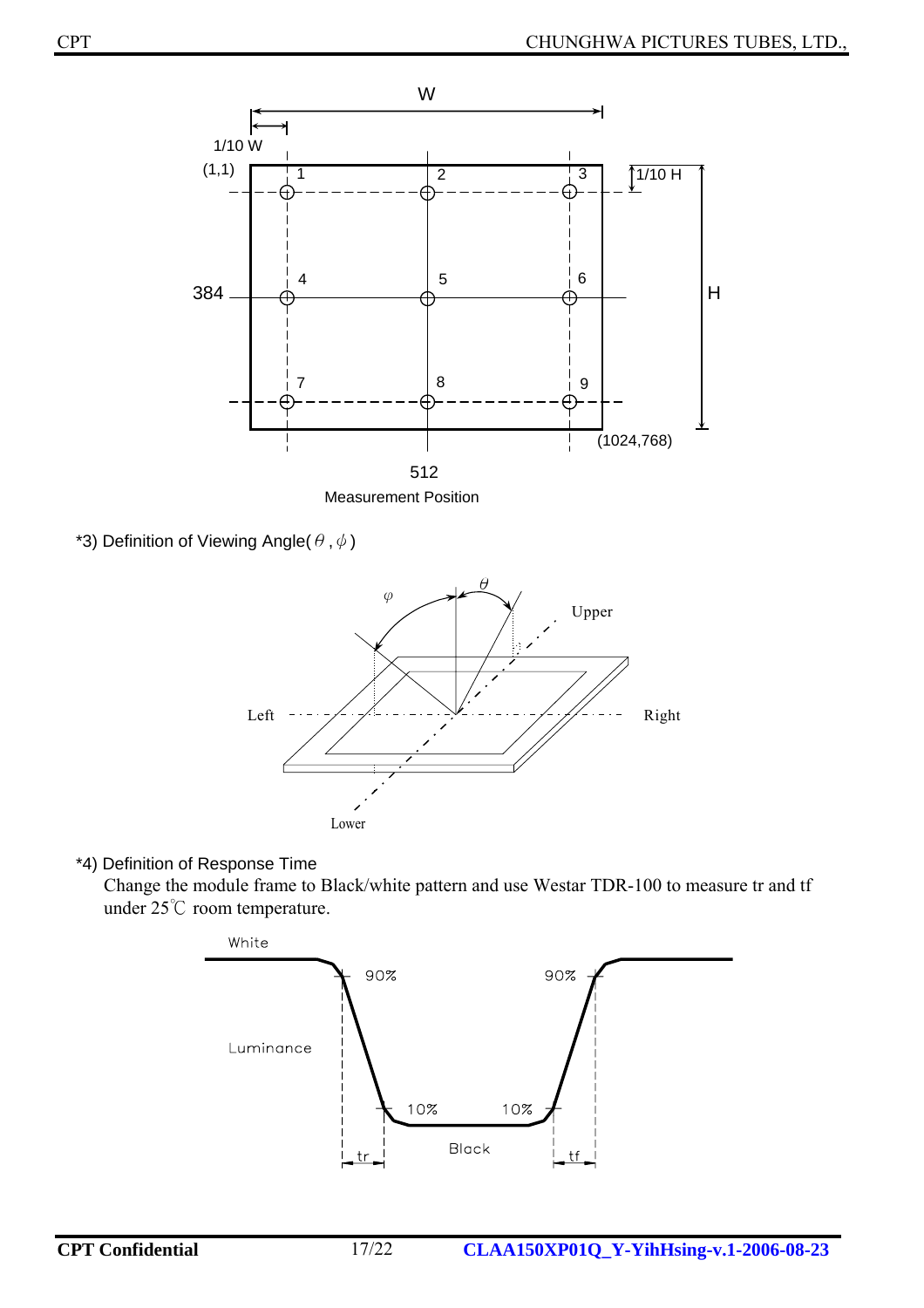\*5) Definition of image sticking

Continuously display the test pattern showing in the below figure for 4hrs at 25℃, then switch to gray pattern (the 120nd gray level pattern).



Judgment standard: Image doesn't disappear in 12 seconds, but it looks like Mura Rank 2 as standard sample.

\*6) Cross talk Modulation Ratio:

 $CT = | Y_B - Y_A | / Y_{Ax} \times 100\%$  $Y_A \cdot Y_B$  measure position and definition Y<sub>A</sub> means luminance at gray level 128(exclude gray level 0 pattern) Y<sub>B</sub> means luminance at gray level 128(include gray level 0 pattern)



\*7) Defination Gamma(VESA)

Based on Customer Sample, take the average value as a standard center value and the variation range of Gamma value caused by loop voltage error should be between +/- 0.2. the bellow figure shows how to obtain the gamma curve and  $\gamma$  (from gray level: 0  $\cdot$  16  $\cdot$  32-----224  $\cdot$  240  $\cdot$  255).



LOG (Gray Level)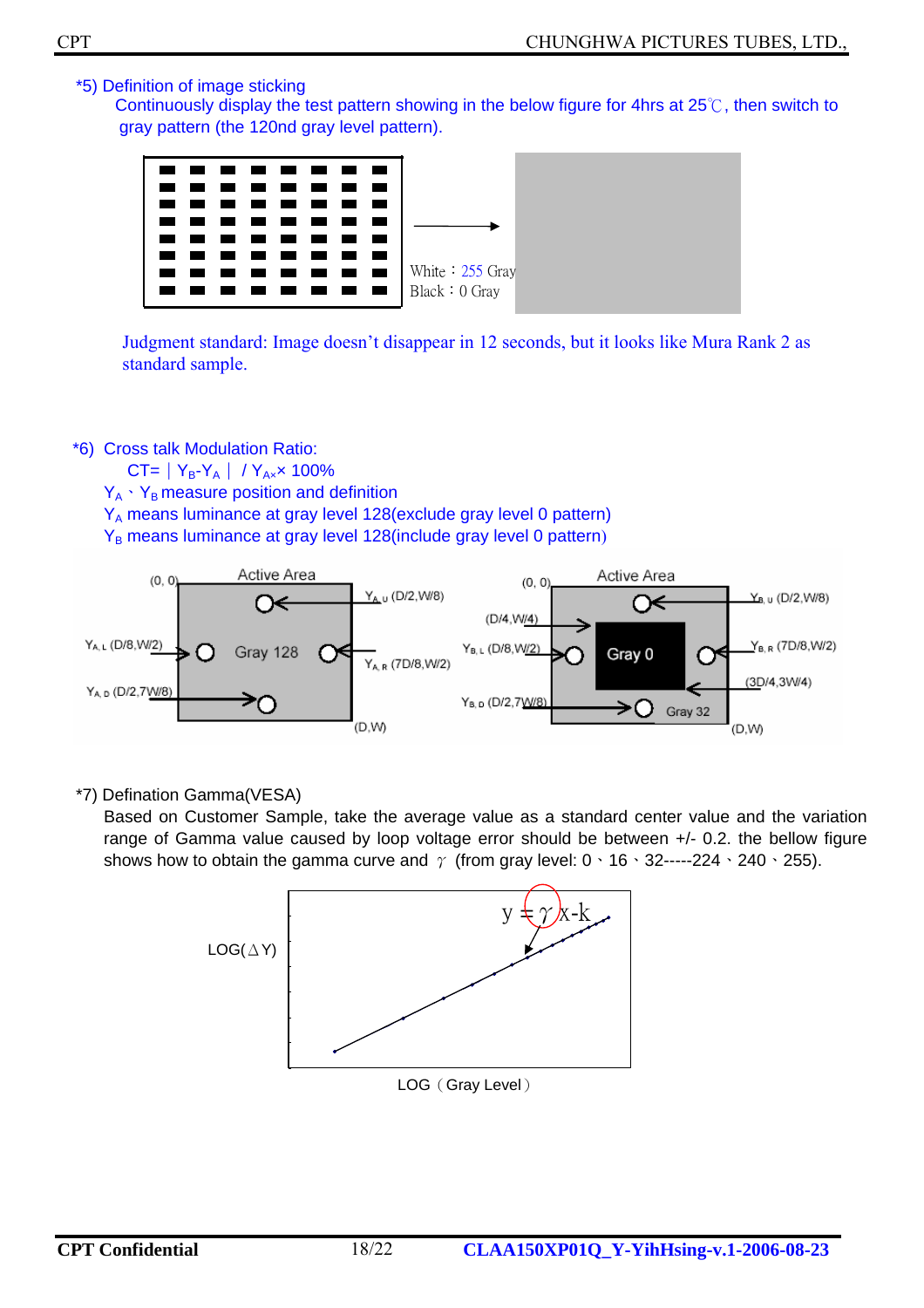## **9. RELIABILITY TEST CONDITIONS**

(1) Temperature 、Pressure and Humidity

| <b>TEST ITEMS</b>                 | <b>CONDITIONS</b>                                    |
|-----------------------------------|------------------------------------------------------|
| <b>High Temperature</b>           | 50°C; 90%RH; 240hrs                                  |
| <b>High Humidity Operation</b>    | (No condensation)                                    |
| High Temperature                  | $60^{\circ}$ C; 90%RH; 48hrs                         |
| <b>High Humidity Storage</b>      | (No condensation)                                    |
| Temperature & Pressure Operation  | $0^{\circ}$ C; 260hpa; 24hrs                         |
| Temperature & Pressure Storage    | $-30^{\circ}$ C; 260hpa; 24hrs                       |
| <b>High Temperature Operation</b> | $50^{\circ}$ C; 240hrs                               |
| <b>High Temperature Storage</b>   | $60^{\circ}$ C; 240hrs                               |
| Low Temperature Operation         | $0^{\circ}$ C; 240hrs                                |
| Low Temperature Storage           | $-20^{\circ}$ C; 240hrs                              |
| <b>Thermal Shock</b>              | Between -20°C, 1hr ~ $60^{\circ}$ C, 1hr; 100 Cycles |

(2) Shock & Vibration

| <b>ITEMS</b>                    | <b>CONDITIONS</b>                                                                                                                                                                                                                                                                         |
|---------------------------------|-------------------------------------------------------------------------------------------------------------------------------------------------------------------------------------------------------------------------------------------------------------------------------------------|
| <b>Shock</b><br>(Non-Operation) | Shock level: $1470 \text{ m/s}^2 (150 \text{ G})$<br>Waveform: half sinusoidal wave, 2 ms<br>Number of shocks: one shock input in each direction of three<br>mutually perpendicular axes for a total of six shock inputs                                                                  |
| Vibration                       | Vibration level: 10.78 m/s <sup>2</sup> (1.25 G)<br>Waveform: sinusoidal wave<br>Frequency range: 5 to 500 Hz<br>Frequency sweep rate: 0.5 octave/min<br>Duration: one sweep from 5 to 500Hz in each of three<br>mutually perpendicular axis(each x, y, z axis: 1 hour, total 3<br>hours) |
| (Non-Operation)                 | Vibration level: $11.27 \text{m/s}^2(1.15 \text{G})$ zero to peak<br>Waveform: random<br>Frequency range: 5 to 200 Hz<br>Duration: one sweep from 5 to 200Hz in each of three<br>mutually perpendicular axis(each x,y,z axis: 1 hour)<br>It is testing with package.                      |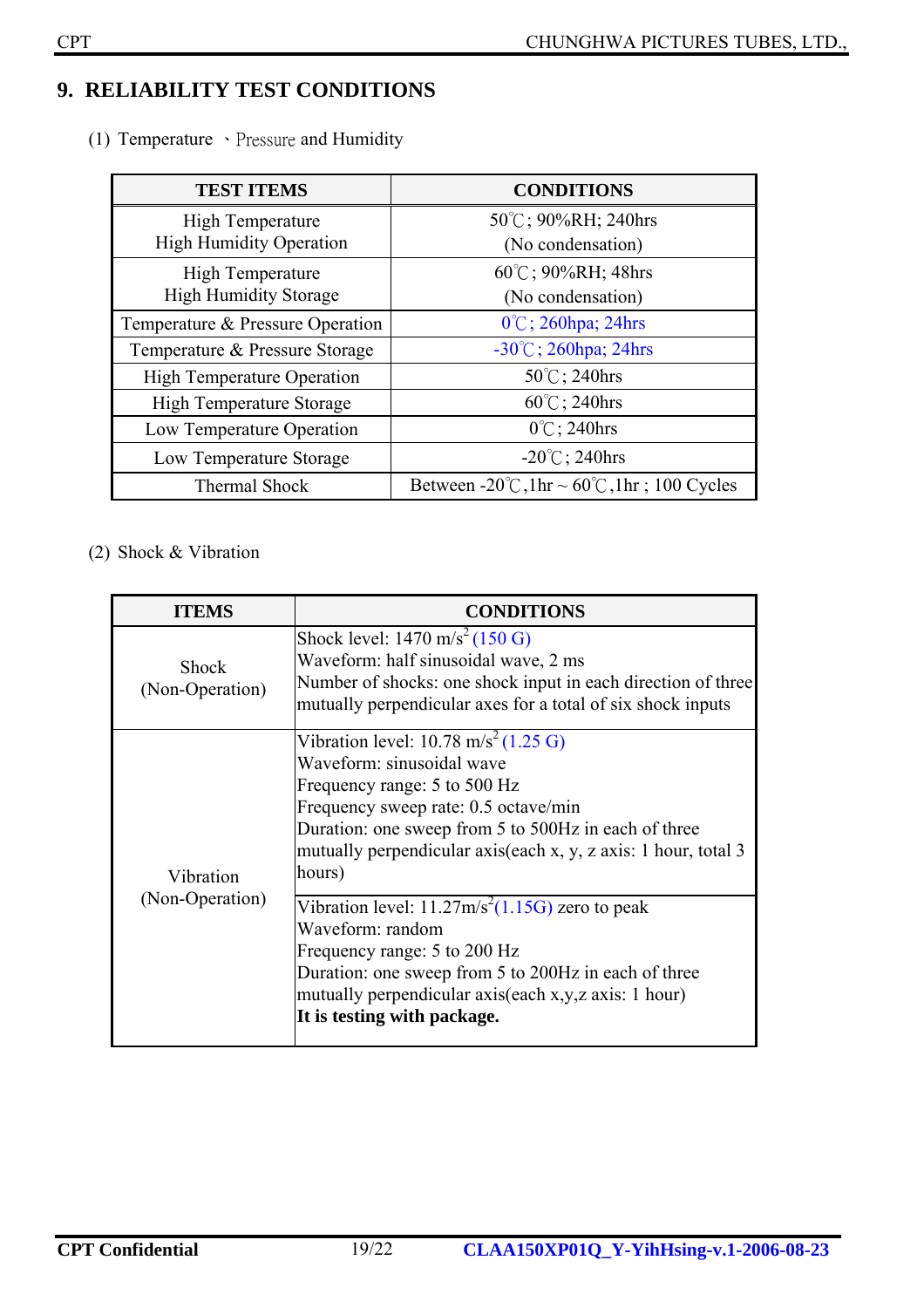## (3)ESD testing

| <b>Test Item</b> | <b>Test statements</b>                                            |
|------------------|-------------------------------------------------------------------|
|                  | 200 pF, 0 $\Omega$ , $\pm 250$ V                                  |
| Connector        | By using contact-mode to discharge each pin one time (every 1sec) |
|                  | and then check the module frame.                                  |
|                  | 1. Test statements: 150 pF, 330 $\Omega$ , $\pm$ 15kV             |
|                  | Under non-operation testing conditions, by using air-mode to      |
|                  | discharge each test point 25 times (discharge time space:1s)      |
| Module           | continueously and then check the module frame.                    |
|                  | 2. Test statements: $150pF$ , $330\Omega$ , $\pm 2KV$             |
|                  | Under operation testing conditions, by using contact mode to      |
|                  | discharge the front bezel and using air mode to discharge the     |
|                  | points of panel.                                                  |

#### (4)Judgment standard

The judgment of the above test should be made as follow:

- Pass: Normal display image with no obvious non-uniformity and no line defect. Partial transformation of the module parts should be ignored.
- Fail: No display image, obvious non-uniformity, or line defects.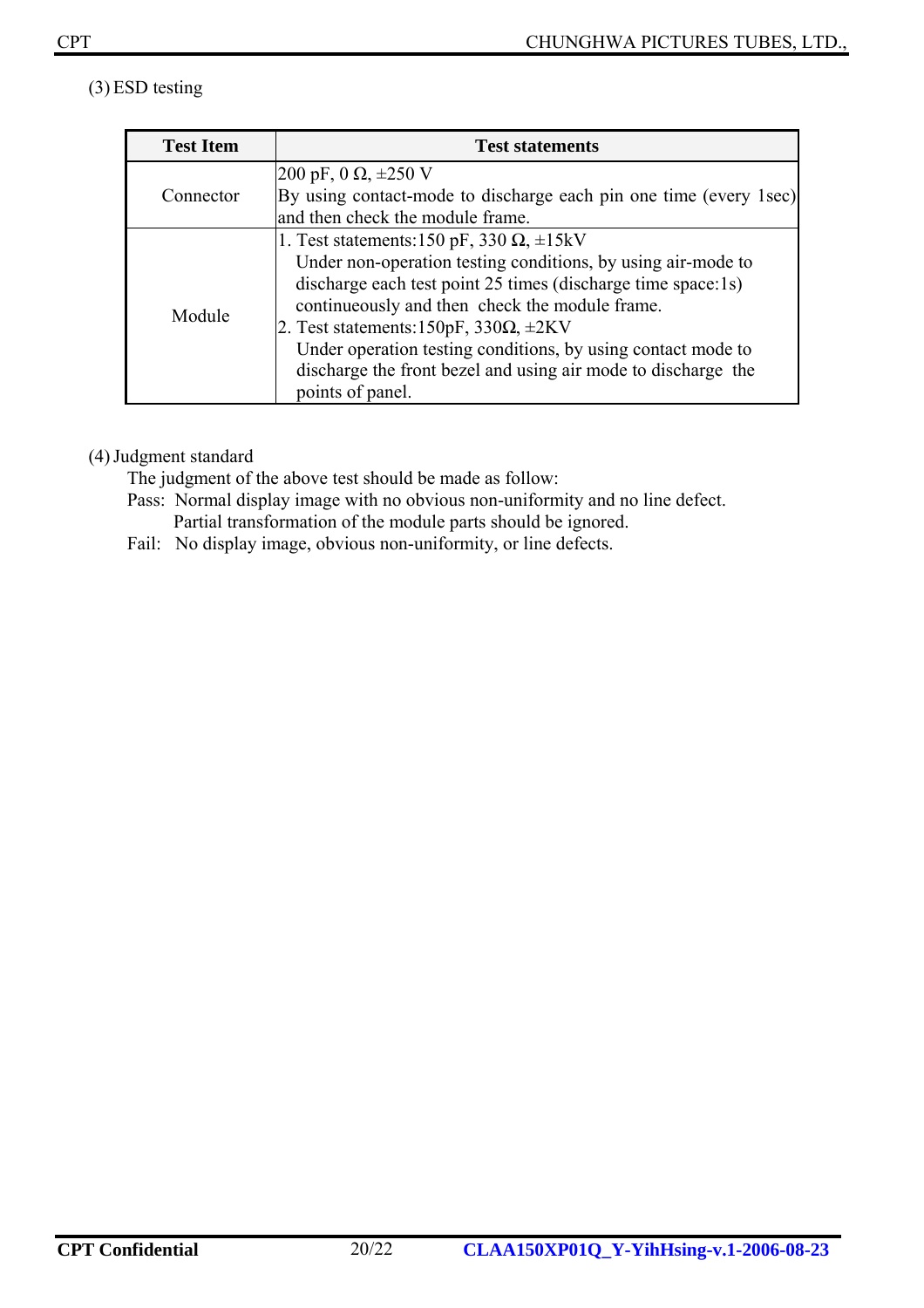## **10. HANDLING PRECAUTIONS FOR TFT-LCD MODULE**

Please pay attention to the followings in handling- TFT-LCD products.

#### 10.1 **ASSEMBLY** PRECAUTION

- (1) Please use the mounting hole on the module side in installing and do not beading or wrenching LCD in assembling. And please do not drop, bend or twist LCD module in handling.
- (2) Please design display housing in accordance with the following guidelines.
	- Housing case must be destined carefully so as not to put stresses on LCD all sides and not to wrench module. The stresses may cause non-uniformity even if there is no non-uniformity statically.
	- Keep sufficient clearance between LCD module back surface and housing when the LCD module is mounted. Approximately 1.0 mm of the clearance in the design is recommended taking into account the tolerance of LCD module thickness and mounting structure height on the housing.
	- When some parts, such as, FPC cable and ferrite plate, are installed underneath the LCD module, still sufficient clearance is required, such as 0.5mm. This clearance is, especially, to be reconsidered when the additional parts are implemented for EMI countermeasure.
	- Design the inverter location and connector position carefully so as not to give stress to lamp cable, or not to interface the LCD module by the lamp cable.
	- Keep sufficient clearance between LCD module and the others parts, such as inverter and speaker so as not to interface the LCD module. Approximately 1.0mm of the clearance in the design is recommended.
- (3) Please do not push or scratch LCD panel surface with any-thing hard. And do not soil LCD panel surface by touching with bare hands. (Polarizer film, surface of LCD panel is easy to be flawed.)
- (4) Please do not press any parts on the rear side such as source TCP, gate TCP, control circuit board and FPCs during handling LCD module. If pressing rear part is unavoidable, handle the LCD module with care not to damage them.
- (5) Please wipe out LCD panel surface with absorbent cotton or soft clothe in case of it being soiled.
- (6) Please wipe out drops of adhesives like saliva and water on LCD panel surface immediately. They might damage to cause panel surface variation and color change.
- (7) Please do not take a LCD module to pieces and reconstruct it. Resolving and reconstructing modules may cause them not to work well.
- (8) Please do not touch metal frames with bare hands and soiled gloves. A color change of the metal frames can happen during a long preservation of soiled LCD modules.
- (9) Please pay attention to handling lead wire of backlight so that it is not tugged in connecting with inverter.

## 10.2 OPERATING PRECAUTIONS

- (1) Please be sure to turn off the power supply before connecting and disconnecting signal input cable.
- (2) Please do not change variable resistance settings in LCD module. They are adjusted to the most suitable value. If they are changed, it might happen LCD does not satisfy the characteristics specification.
- (3) Please consider that LCD backlight takes longer time to become stable of radiation characteristics in low temperature than in room temperature.
- (4) A condensation might happen on the surface and inside of LCD module in case of sudden change of ambient temperature.
- (5) Please pay attention to displaying the same pattern for very long time. Image might stick on LCD. If then, time going on can make LCD work well.
- (6) Please obey the same caution descriptions as ones that need to pay attention to ordinary electronic parts.